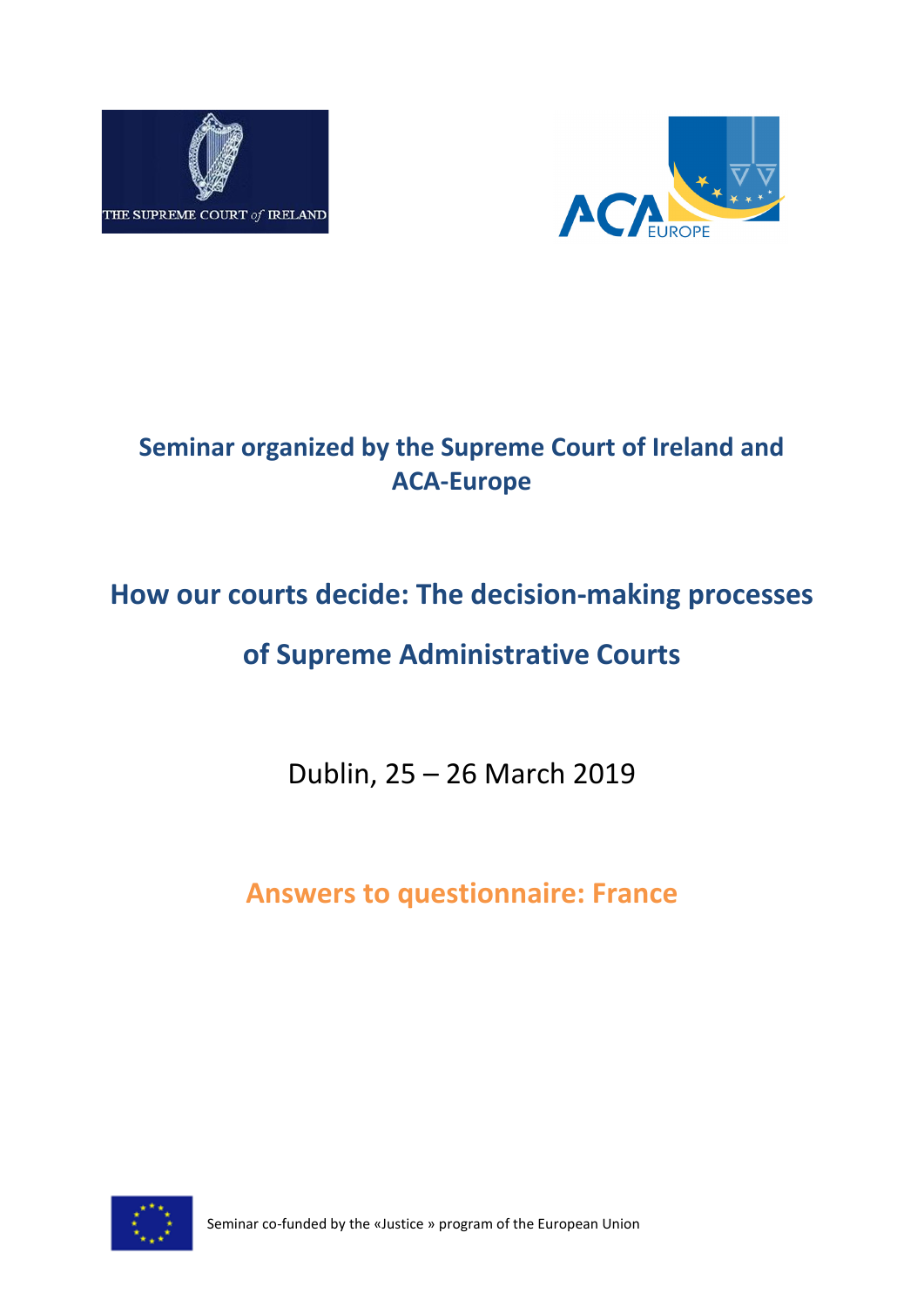## **ACA Seminar How do our courts take a decision: The decision-making process of supreme administrative courts Dublin, 25-26 March 2019**

**Supreme court of Ireland**

## **Questionnaire**

## **I. Introduction**

1.1 The seminar focuses on the process adopted by our National Supreme Administrative Courts to make their decisions. Each Court applies its own official rules, which are derived from the substantive law or its internal regulation or its official procedures. Additionally, each legal system is marked by its own culture and traditions, which demonstrates how the decision-making process evolves.

1.2 The purpose of this questionnaire and the seminar that will follow is to help us better understand the similarities and the deviations between the decision-making processes of different Supreme Administrative Courts. For the purpose of comparison, we hope to obtain some useful information. We also hope that this information will help each Supreme Administrative Court to understand the process better, by which the Courts of other Member States of the EU are able to take their decisions.

1.3 The seminar to be held on 25 and 26 March 2019 in Dublin and for which this preparatory questionnaire is distributed, is considered interconnected with the one that will be organised by our German collaborators at the sidelines of the General Assembly, to be held from 12 to 14 March 2019 in Berlin. Although the issues raised inevitably overlap in some respects, it is expected that the Dublin seminar will focus on the Court's decision-making process, while the Berlin seminar will focus on access to the Supreme Court and its functions, including, for example, the question of whether procedural administrative law provides for "filters".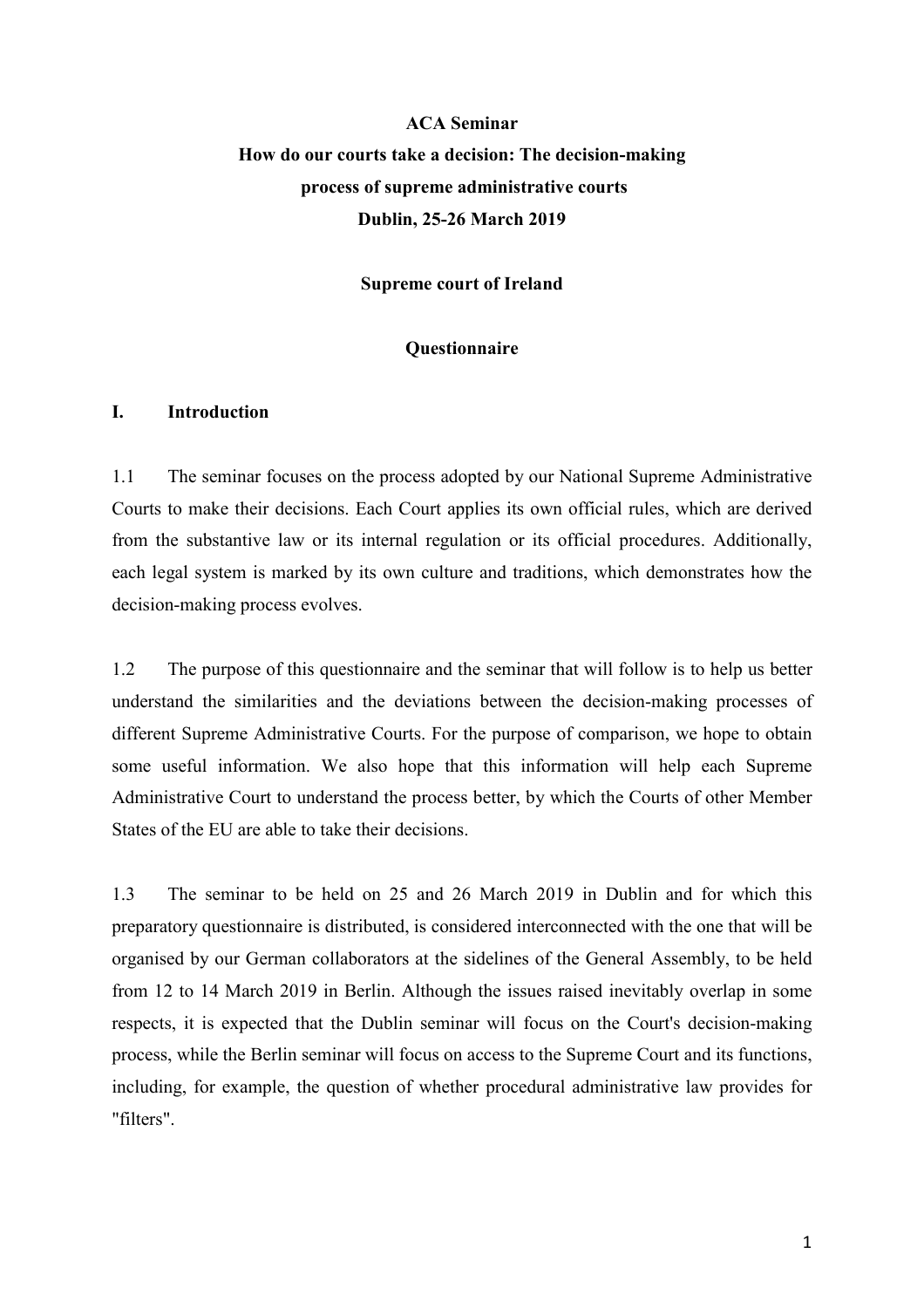1.4 In addition, although this project is independent of ACA-Europe's transverse analysis on "The Quality of Judgments", there is an inevitable line between certain elements of the questionnaire prepared for this project and some aspects of this questionnaire.

1.5 Kindly note that to answer this questionnaire, it is not necessary (except for statistical questions regarding the number of cases in Part C) to take into account the procedures that ended after the provisional decisions were taken.

1.6 Moreover, if your institution exercises legislative functions, for example by giving your opinions on draft laws, and rules on the cases referred to the courts, it is not necessary to include the information related to legislative functions in the responses to the questions below.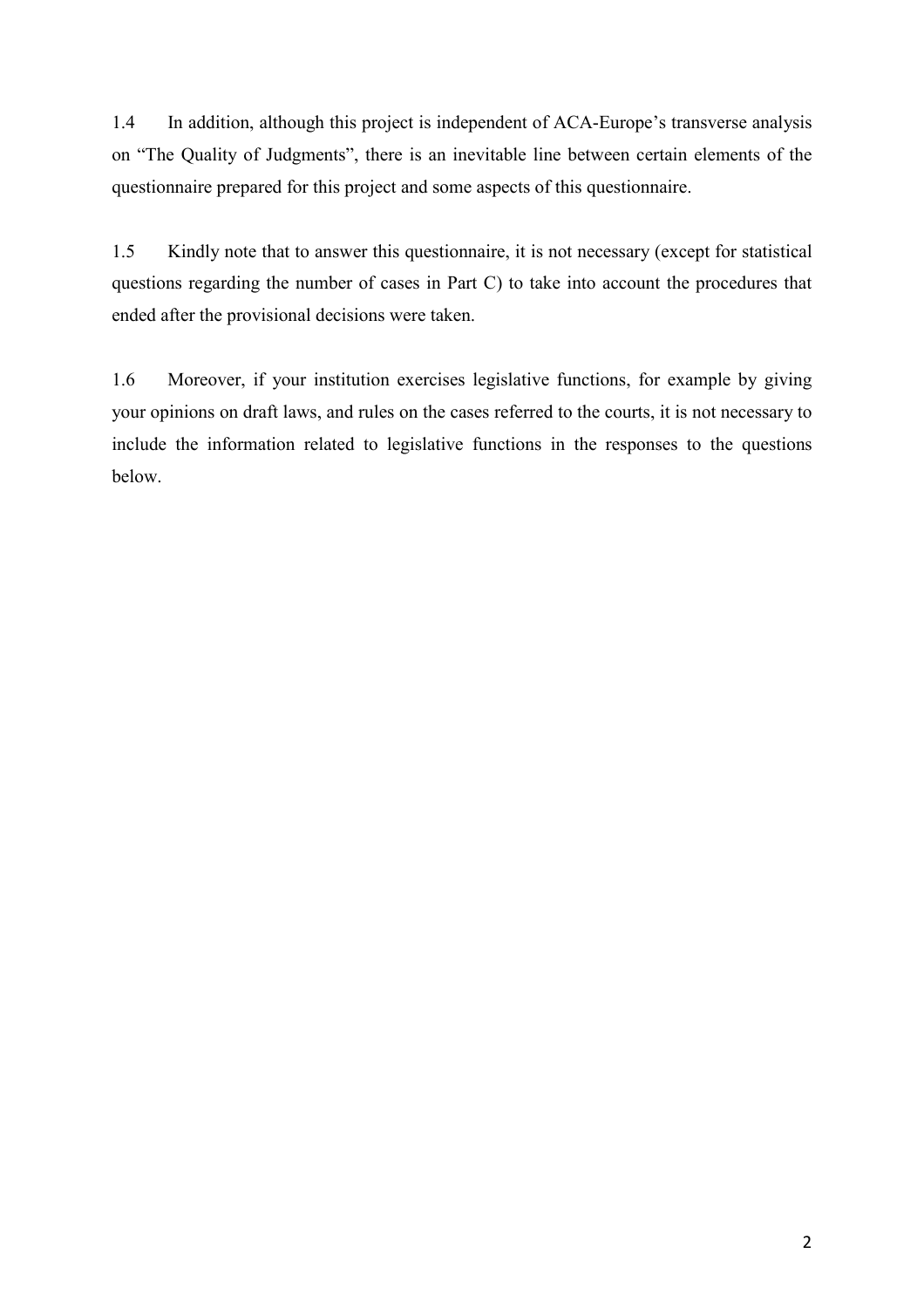## **II. Questions**

## **A. General questions regarding your Supreme Administrative Court/Council of State**

1. What is the official title of your Supreme Administrative Court/Council of State ("institution")? Please specify your institution's name in your national language and its English translation, if possible.

Conseil d'État / Council of State

2. What country/territory does it serve?

### France

3. Where is the institution based (i.e. its seat)?

1, place du Palais-Royal 75001 Paris

4. Please provide a link to the website of your institution (if applicable), with a link to the English or French versions or pages of the website, if applicable.

French:<http://www.conseil-etat.fr/> English:<http://english.conseil-etat.fr/>

## **B. The structure of your Supreme Administrative Court/Council of State**

5. Please describe in brief:

(a) The main functions of your institution (e.g. court of first instance and of last instance, court of cassation or court of appeal);

Primarily:

*> Court of cassation* for decisions of the administrative courts (administrative courts, administrative courts of appeal). When the Council of State grants a body the status of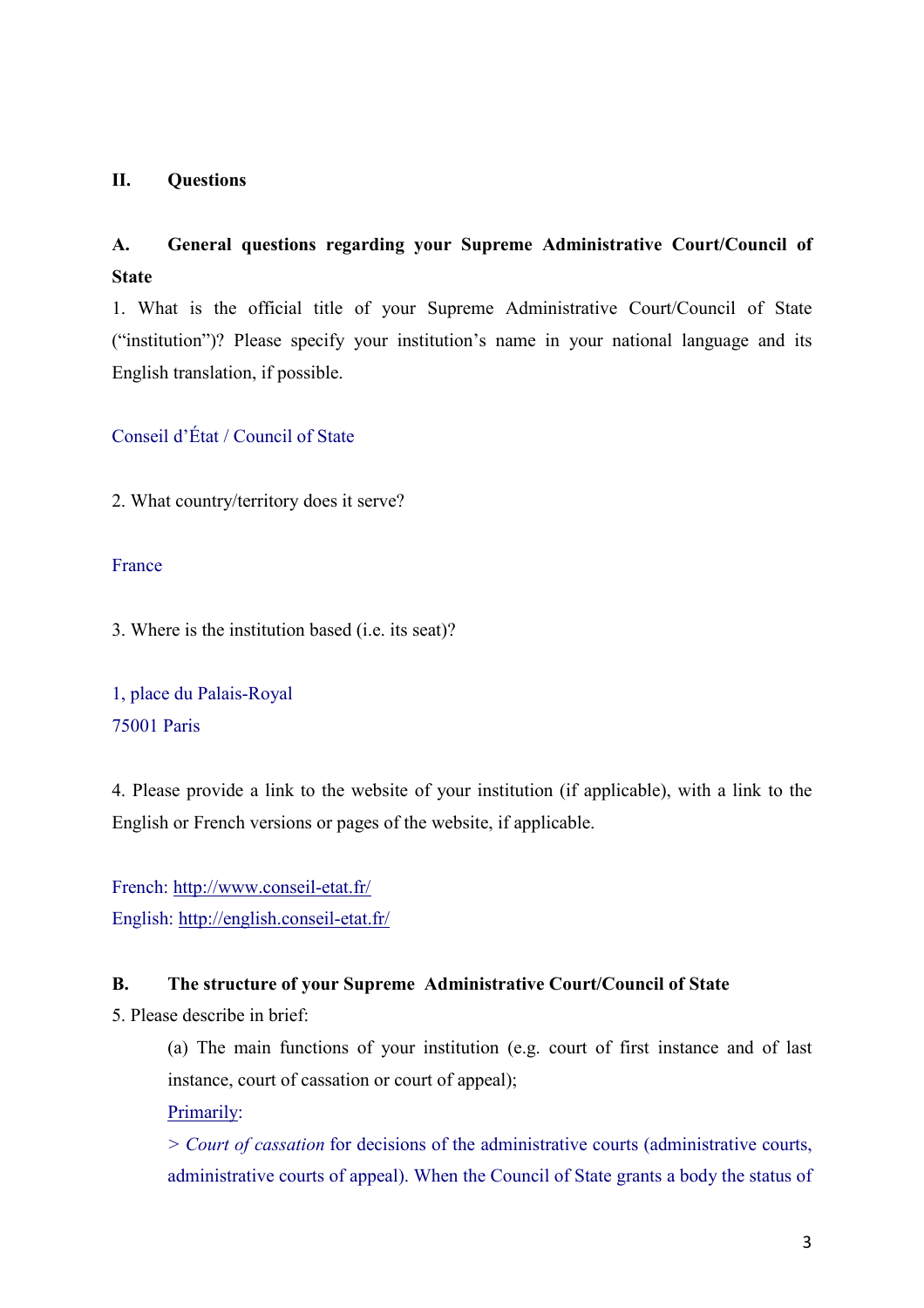an administrative court, it creates the possibility of an appeal in cassation (this is the case, for example, of the High Council of Justice when it rules on disciplinary matters: CE, 7 February 1969, *Sieur l'Étang*).

#### Secondarily:

*> First instance court* for administrative litigation: appeal against the orders of the President of the Republic, decrees, regulatory acts of ministers, decisions from certain supervisory and regulatory authorities.

*> On appeal*: disputes relating to municipal and departmental elections and orders of the judges of the administrative courts (OJRTA) delivered in matters of a liberty injunction.

*> Advisor*: The Council of State is consulted on draft texts (regulatory acts, draft laws, draft constitutional review) for the sake of clarity and quality of law, as well as compliance with higher standards. Its opinion is mandatory on certain draft decrees (when the law provides for it, where in the context of Article 37 of the Constitution, i.e. when a legislative provision intervenes in the regulatory area) or optional. The constitutional review of 2008 gives the Parliament the possibility to consult the Council of State on legislative proposals.

*> Studies.* The Council of State may also carry out, at the request of the Government or on its own initiative, studies on subjects of general interest.

(b) The nature of your institution (for e.g. Supreme Administrative Court or Supreme Court having jurisdiction over other domains of law); and

The Council of State is the supreme administrative court and the legal adviser of the Government

(c) The position it holds in the overall judicial system of your country/territory

Justice in France is divided into two systems: judicial and administrative. The Council of State is the Supreme Court of the French administrative justice.

#### **C. Number of cases**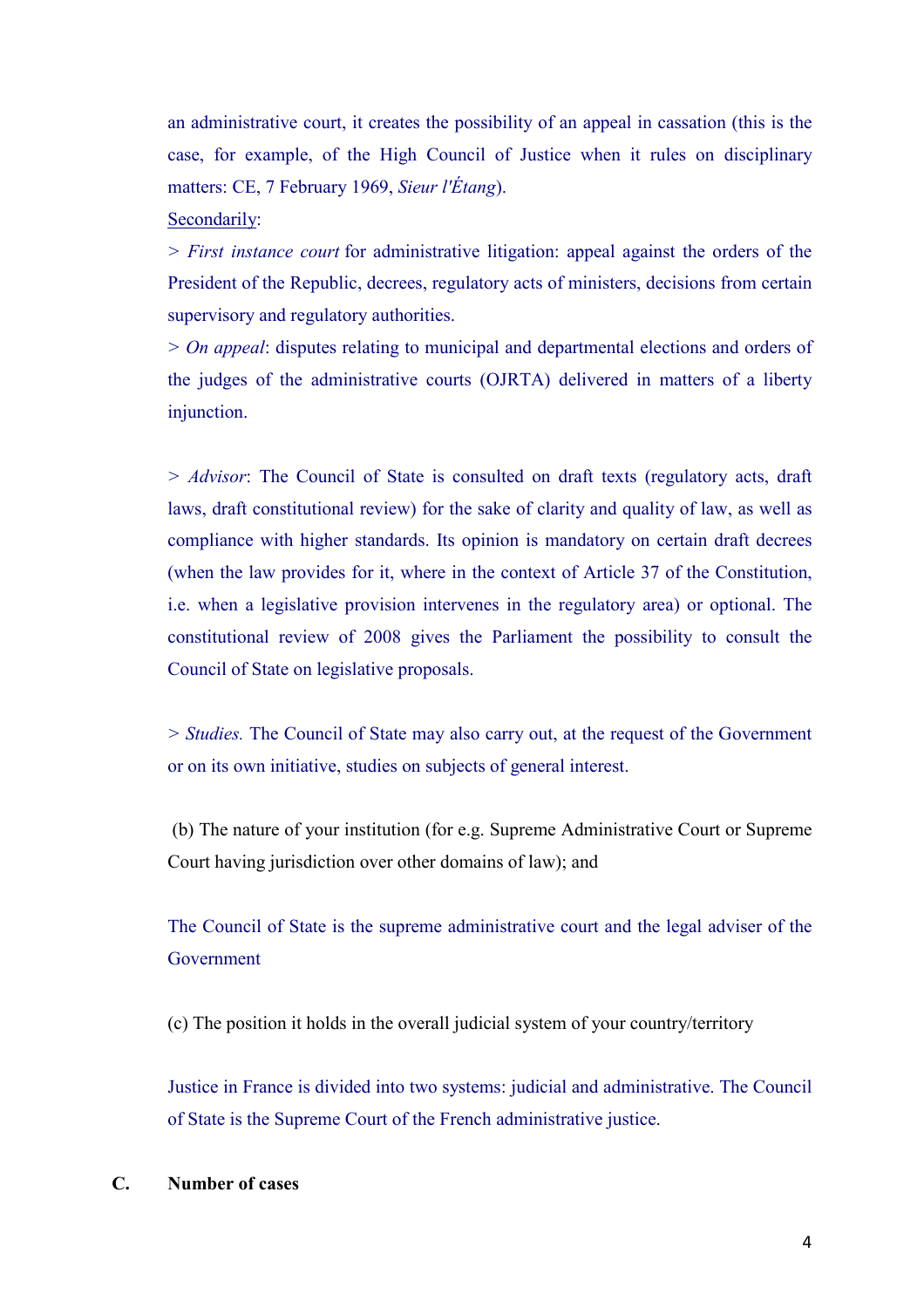6. How many judges<sup>[1](#page-5-0)</sup> work for your institution?

The Council of State comprises about 300 members, of which 200 operate within the institution. In total, 147 members were assigned to the litigation section of the Council of State in 2017 ( **118 full-time** equivalents), with the remainder assigned to the advisory sections.

7. How many cases<sup>[2](#page-5-1)</sup> are brought before your institution every year on average?

In 2017, the litigation section registered 9864 cases, which is slightly above the average of the last five years (about 9500 per year).

8. How many cases does your institution adjudicate <sup>[3](#page-5-2)</sup> every year on an average?

In 2017, the litigation section judged about 10,139 cases, which is slightly above average (about 9,600 per year).

<span id="page-5-0"></span><sup>1</sup> Kindly include only the number of judges and not the number of Advocate-generals (which is the subject of question 11) or the number of court officers/judicial clerks/legal researchers (which is the subject of question 13).

<span id="page-5-1"></span> $2 \text{ In this question, the term "cases" refers to the average number of new cases filed each year, whether they are$ adversarial (where the judge(s) delivers a judgment on a litigation) or non-adversarial (when a case not pertaining to a legal litigation is brought before the Supreme Administrative Court) and in all categories of cases if your Supreme Administrative Court does not solely handle cases related to administrative law (for example, civil and commercial law, criminal law, etc.) It includes cases in which the institution delivers its judgement in writing as well as in the course of a hearing. This term includes applications submitted to the Supreme Administrative Court before the implementation of any filtering procedure, if such a mechanism exists.

<span id="page-5-2"></span><sup>&</sup>lt;sup>3</sup> Kindly indicate the average number of cases closed in your Supreme Administrative Court every year, whether by a judgment or any other decision terminating the procedure, whether in in writing or within the framework of a hearing.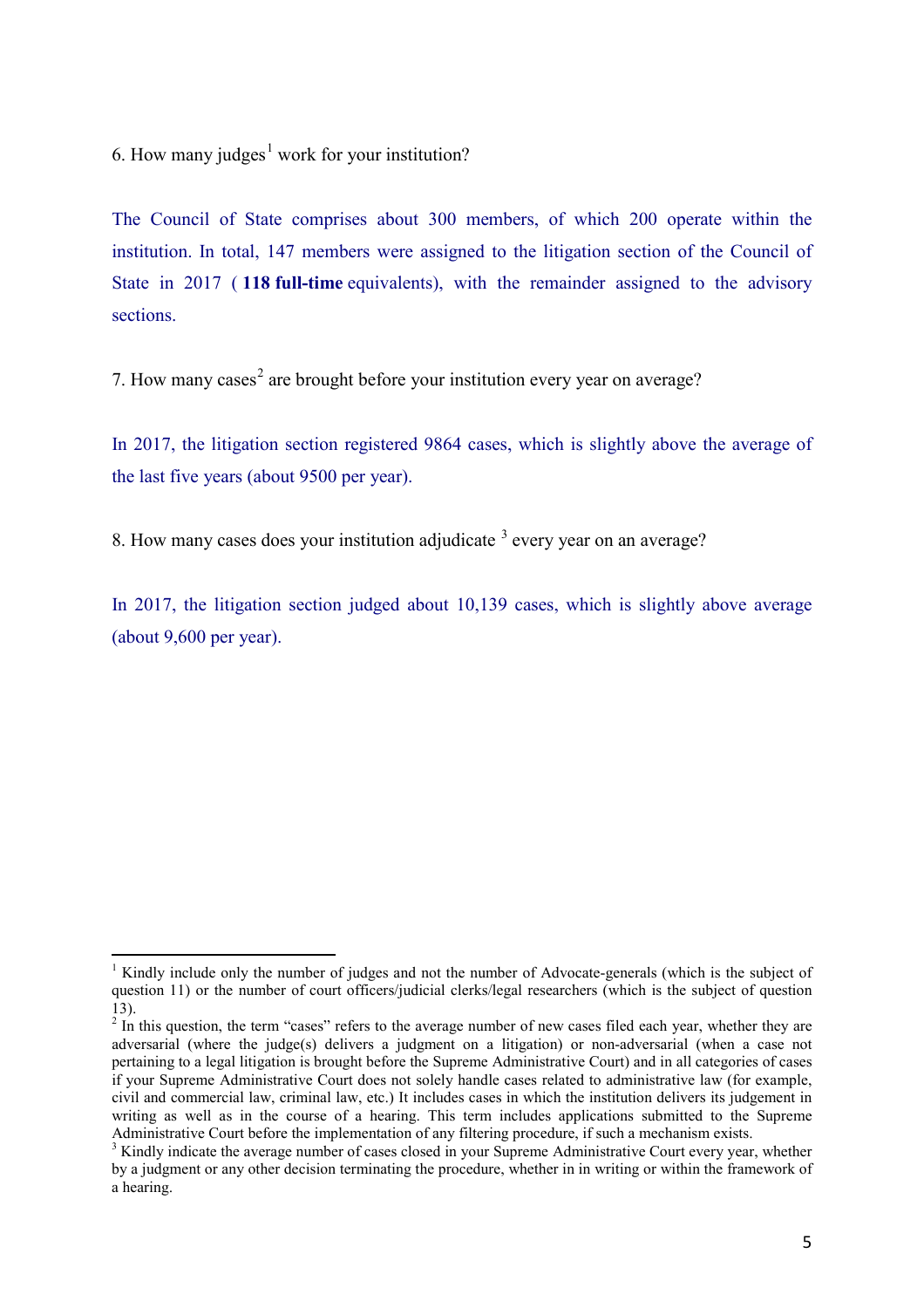## **D. Internal organisation of the Supreme Administrative Court**

9. Is your institution composed of chambers/divisions?

Yes.

10. If yes, please provide the following details: a. How many chambers/divisions are there?

> The litigation section of the Council of State is subdivided into ten chambers (formerly called sub-sections).

b. How many judges serve in each chamber/division?

Each chamber comprises about fifteen judges (the president of the chamber, two assessors, about ten judge-rapporteurs and two public rapporteurs).

c. The nature of the specific domains of specialisation of your Supreme Administrative Court by chamber or otherwise (if applicable) (For e.g. commercial division, environmental division, etc.)

- **1st chamber**: social assistance, social security, opening of pharmacies, public and private hospitals, right of pre-emption,
- **2nd chamber**: posts and telecommunications, sports, transport, extradition, evictions,
- **3rd chamber**: agricultural products, fishing, territorial authorities of metropolitan France, merger control, private education, commercial town planning, tax litigation,
- **4th chamber**: public education, research, doctors, dental surgeons, veterinarians, midwives, commercial town planning, protected employees, job protection plans, labour inspection, occupational medicine,
- **5th chamber:** housing, radio and television, rural land, police, hospital responsibility, pharmacists, police officers,
- **6th chamber**: public accounting, hunting, environment, judicial magistrates and courts, prisoners, town planning, financial markets authority,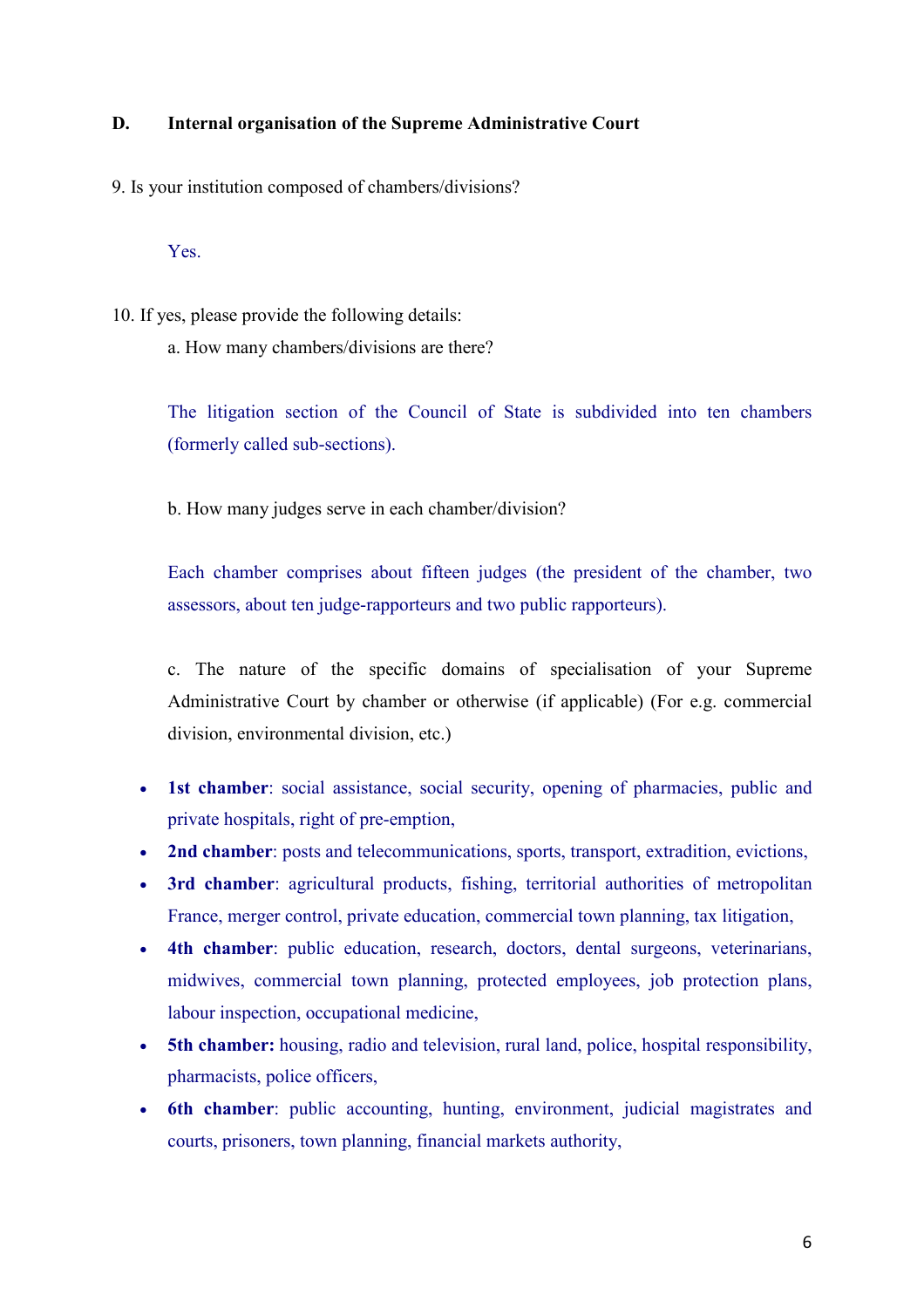- **7th chamber**: armies and military, decorations, public institutions, public procurement and contracts, agriculture chambers,
- **8th chamber**: State-owned property, roads, for first instance appeals in tax matters for abuse of power,
- **9th chamber**: pricing of public services, prudential supervisory authority, tax litigation,
- **10th chamber**: culture, civil liberties, overseas communities, refugees, repatriates, tax litigation.

Several matters (political elections, civil servants and public officials, etc.) are common to the ten chambers

d. Do judges change chambers/divisions? If yes, how is the transfer decided?

During their career in the Council of State, members assigned to the litigation section may change:

- the chamber (within the litigation section)

- the section (within the Council of State, e.g. from the litigation section to an administrative section)

Changes in assignments are made at the request of the members and according to their progress. They are decided by order of the vice president of the Council of State, taken on the advice of the office.

e. Can a judge be simultaneously posted to multiple Chambers?

A judge cannot be assigned simultaneously to two chambers of the litigation section. He may, however, be assigned to a chamber of the litigation section and simultaneously occupy positions within an administrative section.

f. Are there many different levels of chambers, for example an "ordinary chamber" and a Chamber for Constitutional Review?

**No**. The ten chambers of the litigation section have the same authority.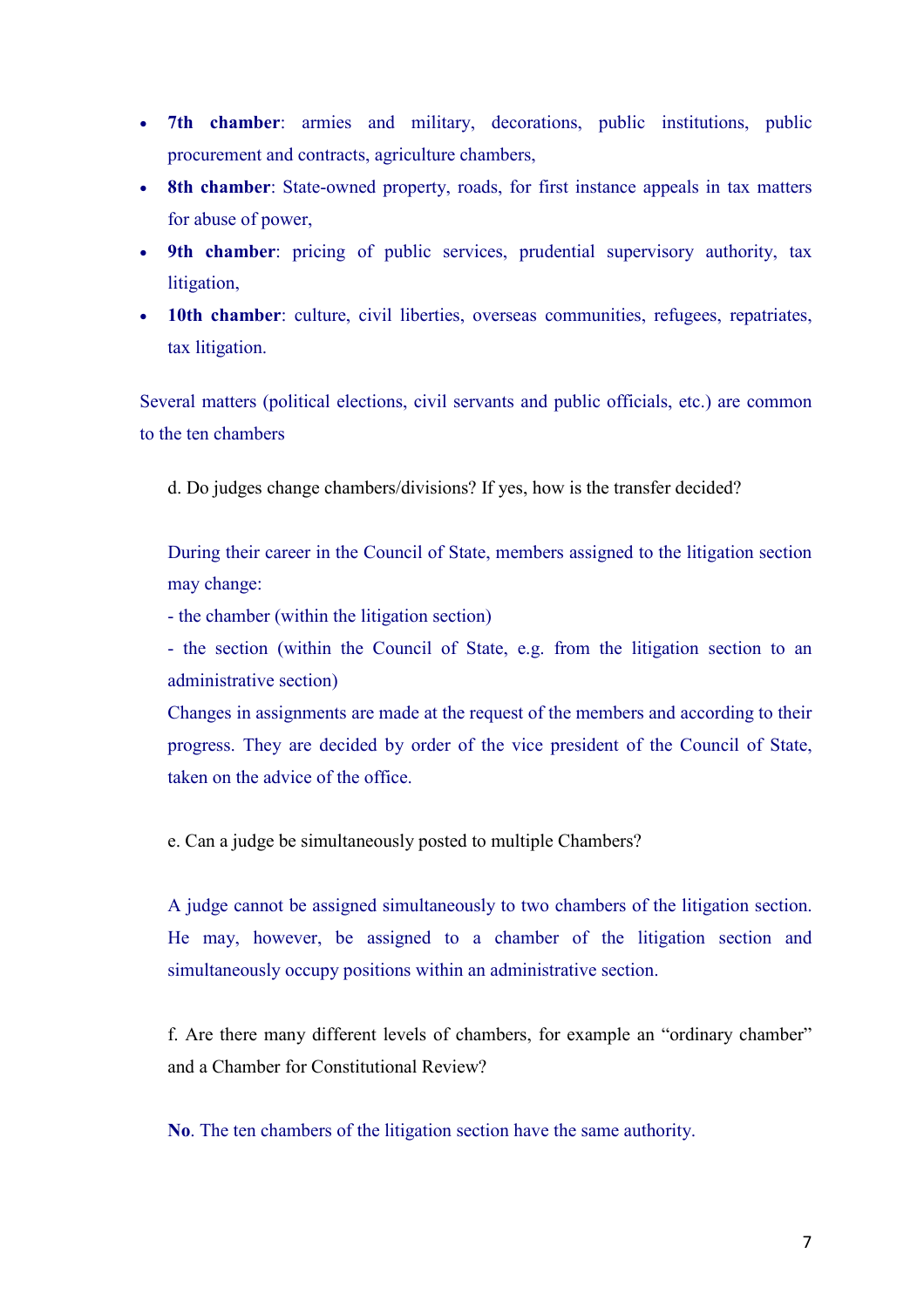g. How many judges are usually allocated for examining and judging a matter, on an average?

The cases are judged either by a single judge, or by a *chamber sitting alone* (three members), or by two *combined chambers* (nine members), or, more formally, by the *litigation section* (fifteen members) or by *the litigation assembly* (seventeen members). Apart from the fact that these distinctions are of technical importance, the "moral" authority of the decisions is not the same: the judgments delivered by formal judgment panels having superior authority, even if all judicial decisions impose the authority of res judicata equally. Their "jurisprudential authority" is greater (R. Chapus, *Administrative litigation law,* Montchrestien, 10th ed. 2002, No. 74. – V. also, B. Genevois, *On the hierarchy of the decisions of the Council of State ruling in litigation* . Mél. Chapus: Montchrestien, 1992, p. 2[4](#page-8-0)5)<sup>4</sup>.

h. Does the number of judges allocated to decide cases vary? If yes:

- (i) On the basis of which rules or factors?
- (ii) Who decides the number of judges that are appointed to examine and judge a case in particular?

i. Is there a procedure permitting certain cases to be sent to an enlarged board of appeal or to a plenary session? If yes, how is the judgement made and how many judges decide the matter?

Questions h) and i) call for a joint response. The choice of the judgment panel is important. It depends on the difficulty of the case. It can reflect the will to have an important question judged and to define the case-law.

Article R. 122-17 of the French Code of Administrative Justice (CJA) gives the list of persons or panels who may request the referral of a case to the litigation section or to the assembly. It is the vice-president, the president of the litigation section, the president of the judgment panel before to which the case is referred, the chamber, the combined chambers and the public rapporteur. The enrolment of one of these judgment panels is thus by law. In general, there is no formal request and the two most frequent (if not the only) cases are referral to higher panel after passing through

<span id="page-8-0"></span> <sup>4</sup> See LexisNexis, JurisClasseur "Administrative justice" fasc.13.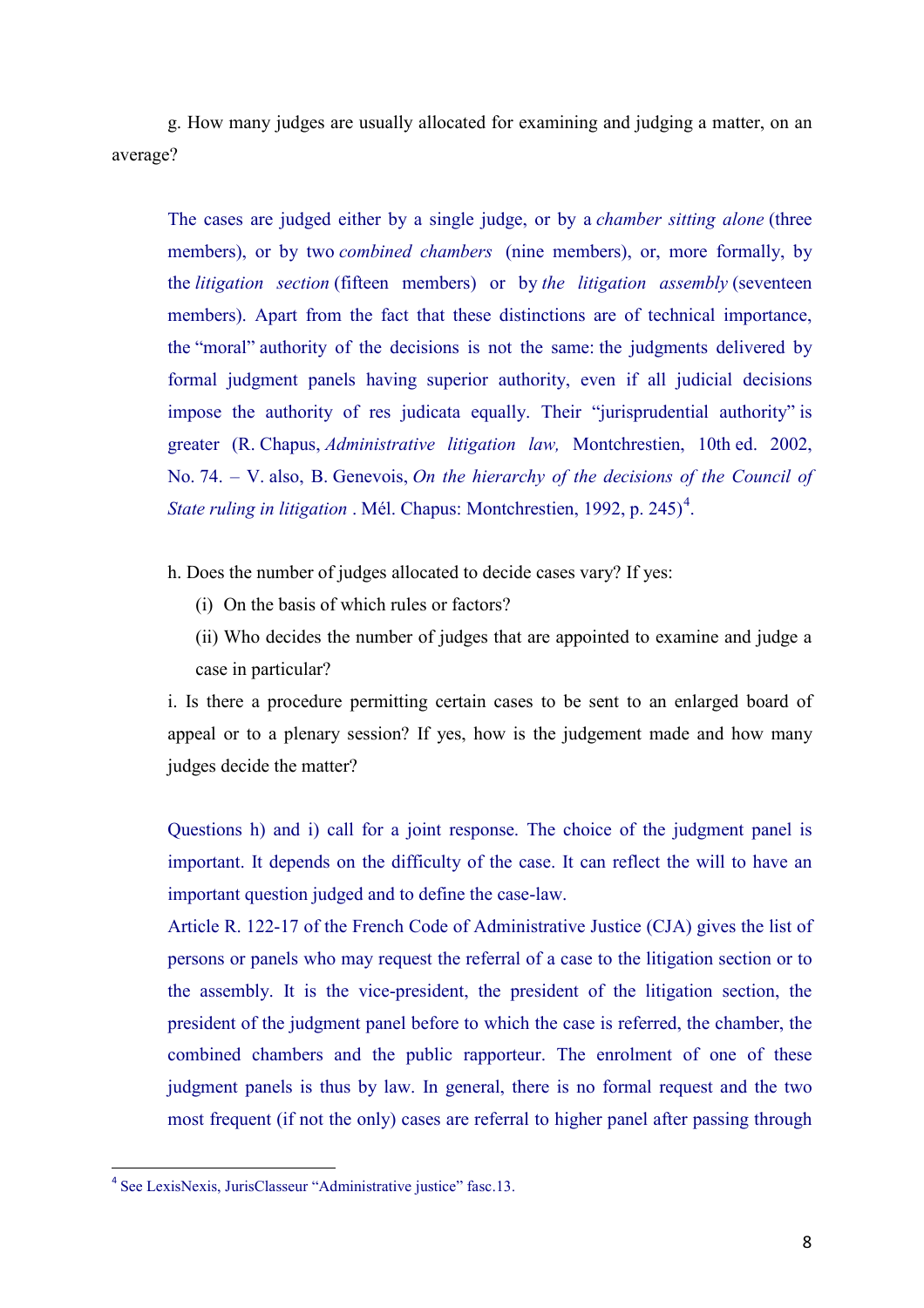combined chambers or direct enrolment by the president of the judgment panel. In fact, the referral decision is most often made collectively or by the sole president of the judgment panel. In either case, the matter is discussed collectively with the president of the Litigation Section and the other assistant presidents at their weekly meeting, commonly known as "**troika**".

Several other situations may arise:

- During the investigation session, the difficulty or the particular interest of a case can be immediately relevant. The chamber then decides to have it judged directly by the section or assembly. It does so, of course, in agreement with the public rapporteur.

- The chamber and its public rapporteur may prefer to submit a case first to the combined chambers to test a solution or to reveal a difficulty that may motivate a referral.

j. Are judges confined to other specific role (e.g. rapporteur, case in-charge, other specific responsibilities, etc.) for a case in particular?

If yes, please specify the other roles and explain how they are assigned.

We have not understood whether the question relates to the different functions that a judge may exercise simultaneously or may exercise at different times in his career. In the first hypothesis, the answer is short and negative: a judge exercises only one function at a time (rapporteur, public rapporteur, reviser). In the second hypothesis, the answer is logical and positive:

At the start of the career, the judge acts as rapporteur, in charge of studying the case and presenting a draft decision.

Once appointed Councillor of State, the judge can act as reviser. The reviser's task is to resume the examination of the case on the basis of the work done by the rapporteur and to form an opinion on his own which can either confirm the rapporteur's draft or refute all or part of it. The reviser's examination is therefore reflected, where appropriate, in proposals for purely formal amendments to the rapporteur's draft decision or in a different draft proposal which may express a contrary or a differently established solution. When the case is submitted to the reviser and deserves a thorough discussion, it is subject to examination in the investigation session.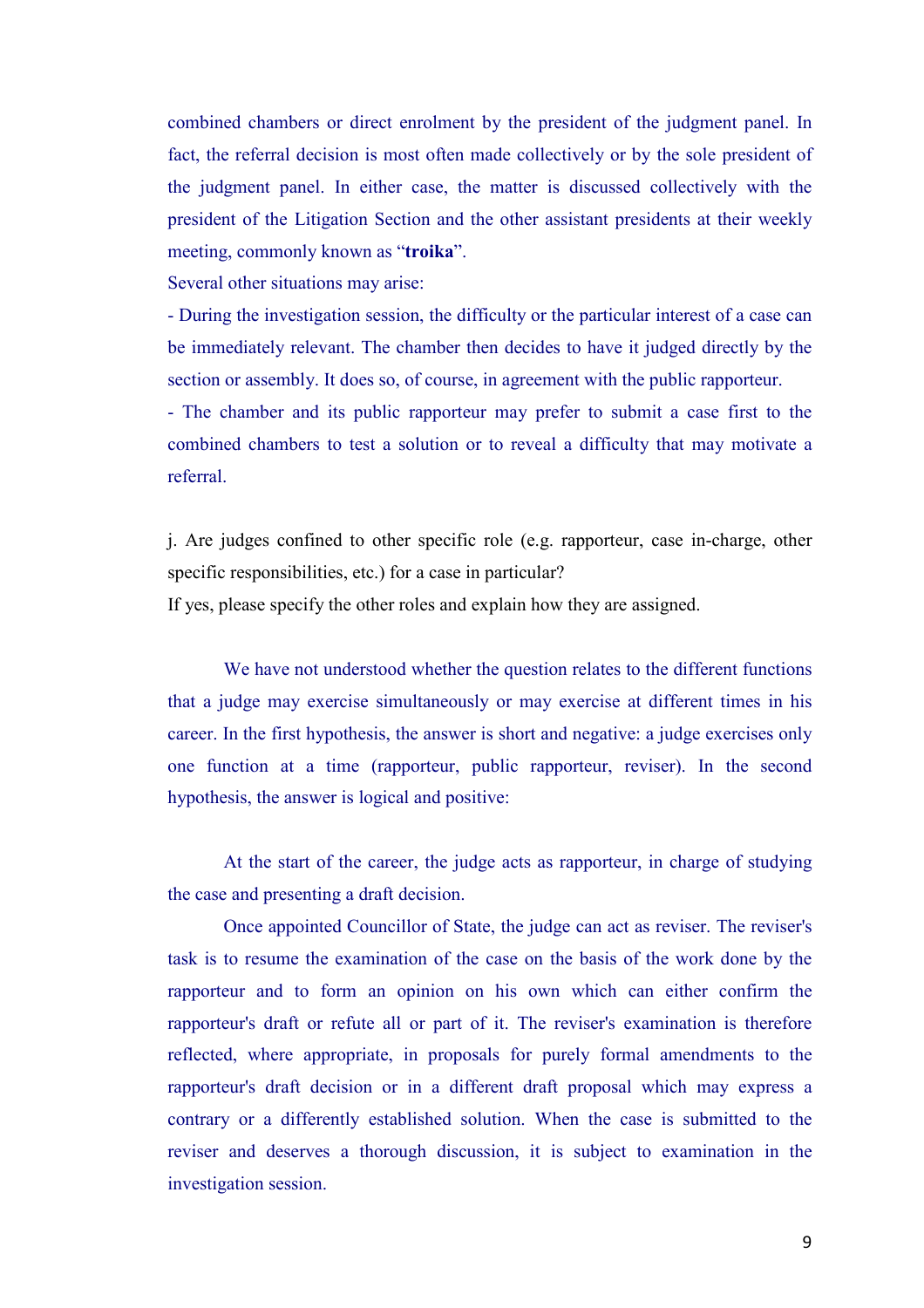He may also be appointed president of one of the ten chambers of the litigation section.

k. How important is the role of the President of the Court for deciding:

(i) the allocation of cases to chambers or benches of judges;

The vice-president of the Council of State has virtually no jurisdictional power except that of presiding over the litigation assembly (seventeen judges) which meets three or four times a year. It is in this case - and in this case only - that he decides to enrol a case at the litigation assembly.

(ii) the number of judges assigned to examine and judge a case in particular;

## No role.

(iii) the allocation of additional cause lists to the judges (see (f) above);

## No role.

(iv) all other information you consider relevant in this context. For example, are there other special benches, General Meetings or benches of judges to whom cases are allocated.

### Not applicable

11. Does the post of an Advocate-General exist in your legal system? If yes, please indicate:

(i) the number of Advocate-Generals or members executing equivalent roles in your institution;

(ii) the role of the Advocate-General in your institution; and

(iii) the extent to which the Attorney-General participates in the procedures before your institution.

There is no Attorney General at the Council of State or in the French administrative court.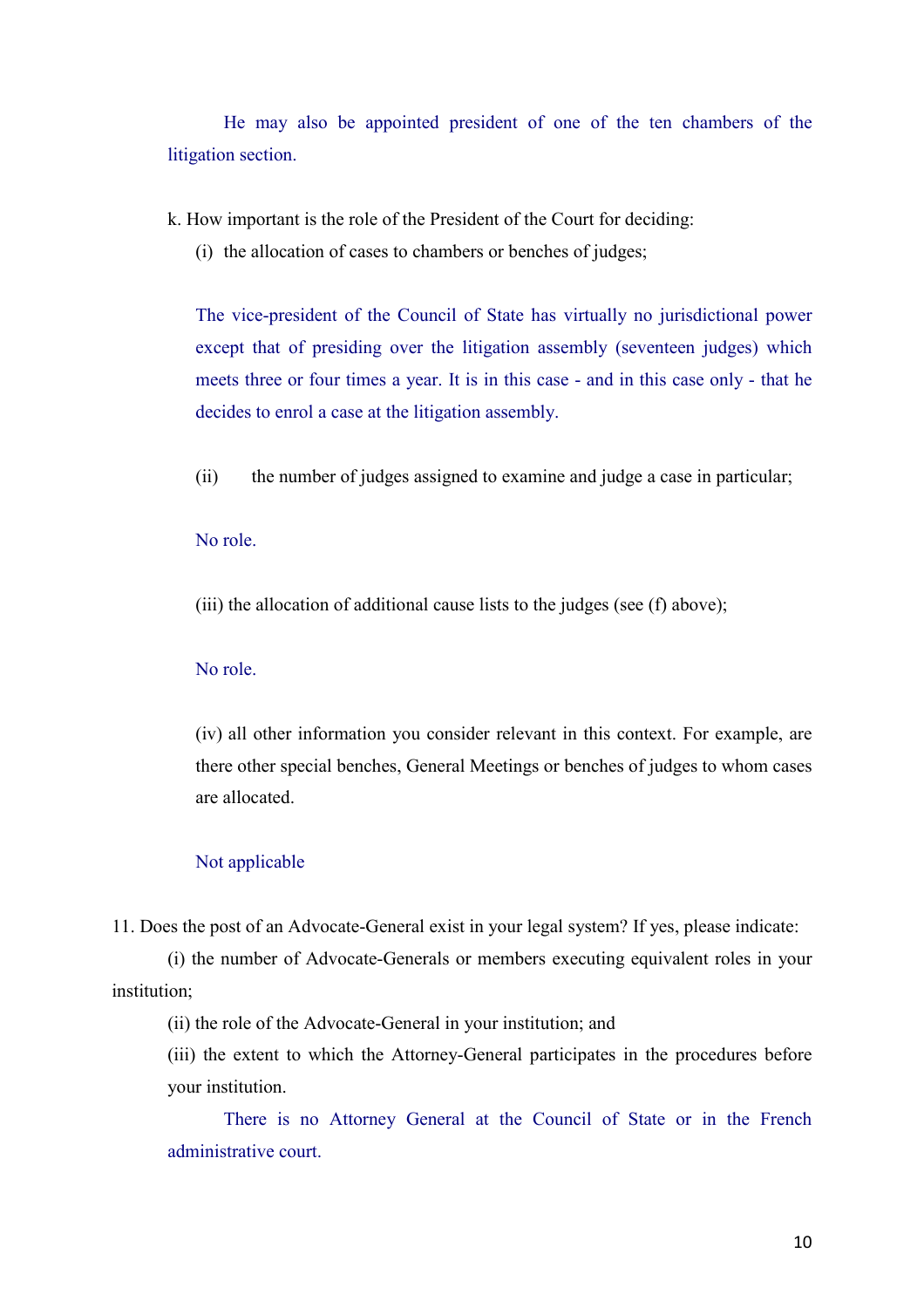There is a **public rapporteur** whose role and status must be distinguished from that of an attorney general as it exists in the French court of cassation or the CJEU.

The function of public rapporteur constitutes a *sui generis* institution, specific to the French administrative courts. He is not a judge, since he does not vote; but he is also not a party to the trial and represents no interest. The most accurate definition of his task is given by the *Gervaise* decision of 10 July 1957: his "task is to explain to the Council the questions which each litigation appeal brings to the trial and to provide, in an independent manner, his conclusions, his impartial assessment of the factual circumstances of the case and the rules of law applicable, as well as his opinion on the solutions to the dispute, according to his conscience, submitted to the court to which he belongs". His function today is codified in Article L. 7 CJA.

The public rapporteur examines the case and presents his findings at the hearing. These do not bind the judges. He contributes, through his conclusions, to the transparency of the investigation and in the preparation of the decision. As he publicly provides the status of the case-law and the foreseeable or at least desirable changes thereto, he favours access to law and encourages general reflection. He enlightens the members of the judgment panel on the issues of the dispute and the solution it deems appropriate.

There are two public rapporteurs per chamber, making a total of twenty public rapporteurs in the litigation section.

#### **E. Research and administrative assistance**

The answers given to the questions below will focus on legal research activities and exclude secretarial support and administrative assistance functions.

12. What is the level of research and/or administrative assistance that your institution receives?

The Council of State comprises a large number of judges. With the administrative support of the registry of its chamber in charge of relations with the parties, it bears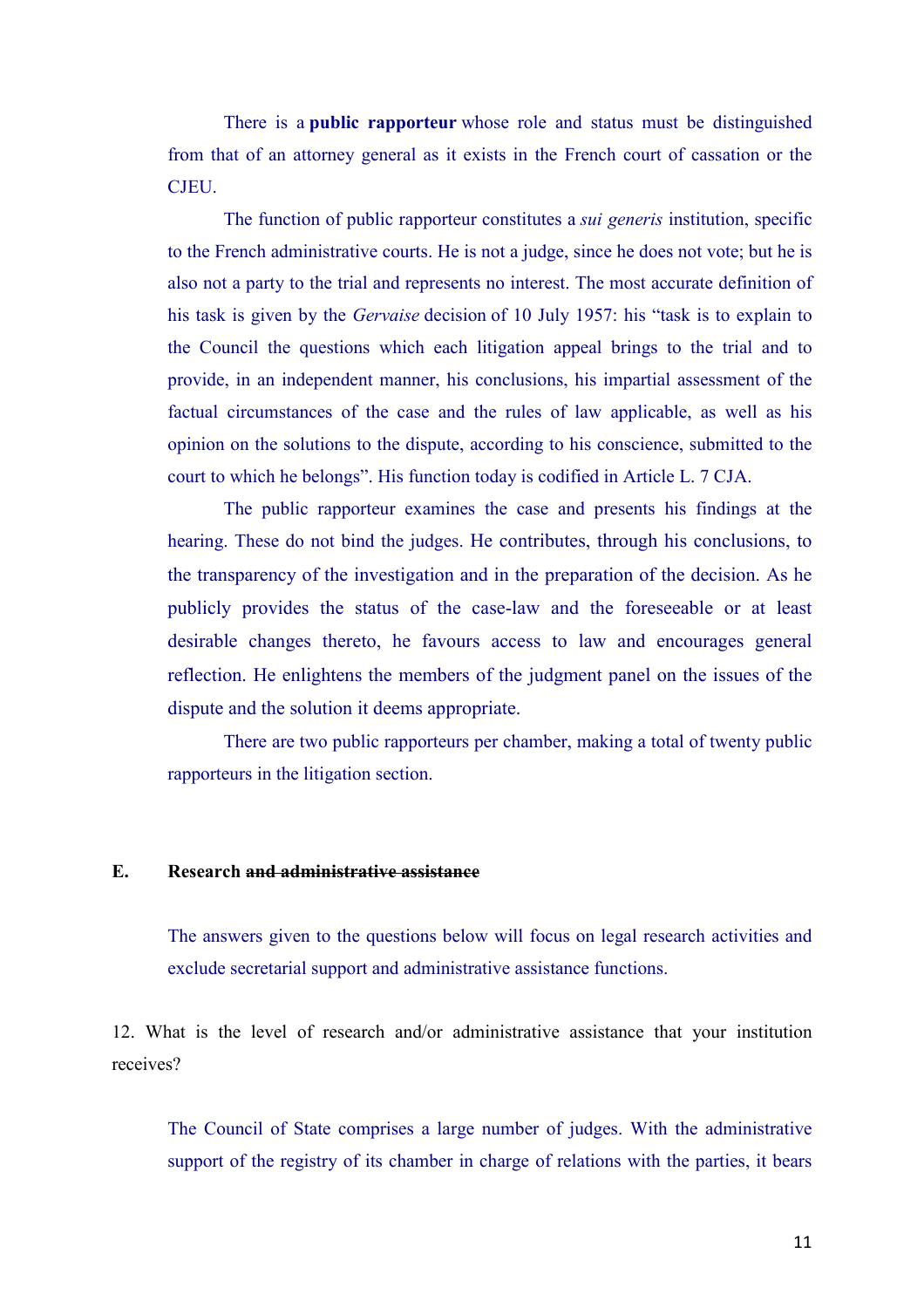full responsibility for the handling of the cases entrusted to it. **It is solely responsible for the legal research that the study of its cases requires**. However, it can rely on the services of the law clerks assigned within each chamber and the CRDJ (legal research and dissemination centre).

13. How many officials provide assistance for legal research to your institution?

- The litigation section has nine law clerks and twenty-one trainees in 2017.

- Led by three co-managers, the masters of requests (one specialising in tax law, and two others in general matters) assisted by one or two administrative magistrates and about twenty officers, the CRDJ assists the members of the litigation section, the president and the deputy presidents in the exercise of their duties

- The delegation to European law of the report and studies section has one member and three trainees.

14. Do the officials who provide assistance for legal research to your institution also provide administrative assistance?

**No**. Assistance to judges by law clerks and the CRDJ is intellectual in nature. It is up to the judge to take full material responsibility for the drafting of his report and the draft decision.

15. Are the legal research and administrative assistance services common (i.e. shared between judges) or assigned individually to judges or is there both a common service and researchers assigned to particular judges? Please explain.

Unlike the CJEU, where each judge has a cabinet comprising several legal secretaries and advisers, the judges of the Council of State do not have research assistants who are personally assigned to them.

16. If legal research and administrative assistance is provided individually to judges, is there also a research and documentation service or equivalent service providing additional common research assistance?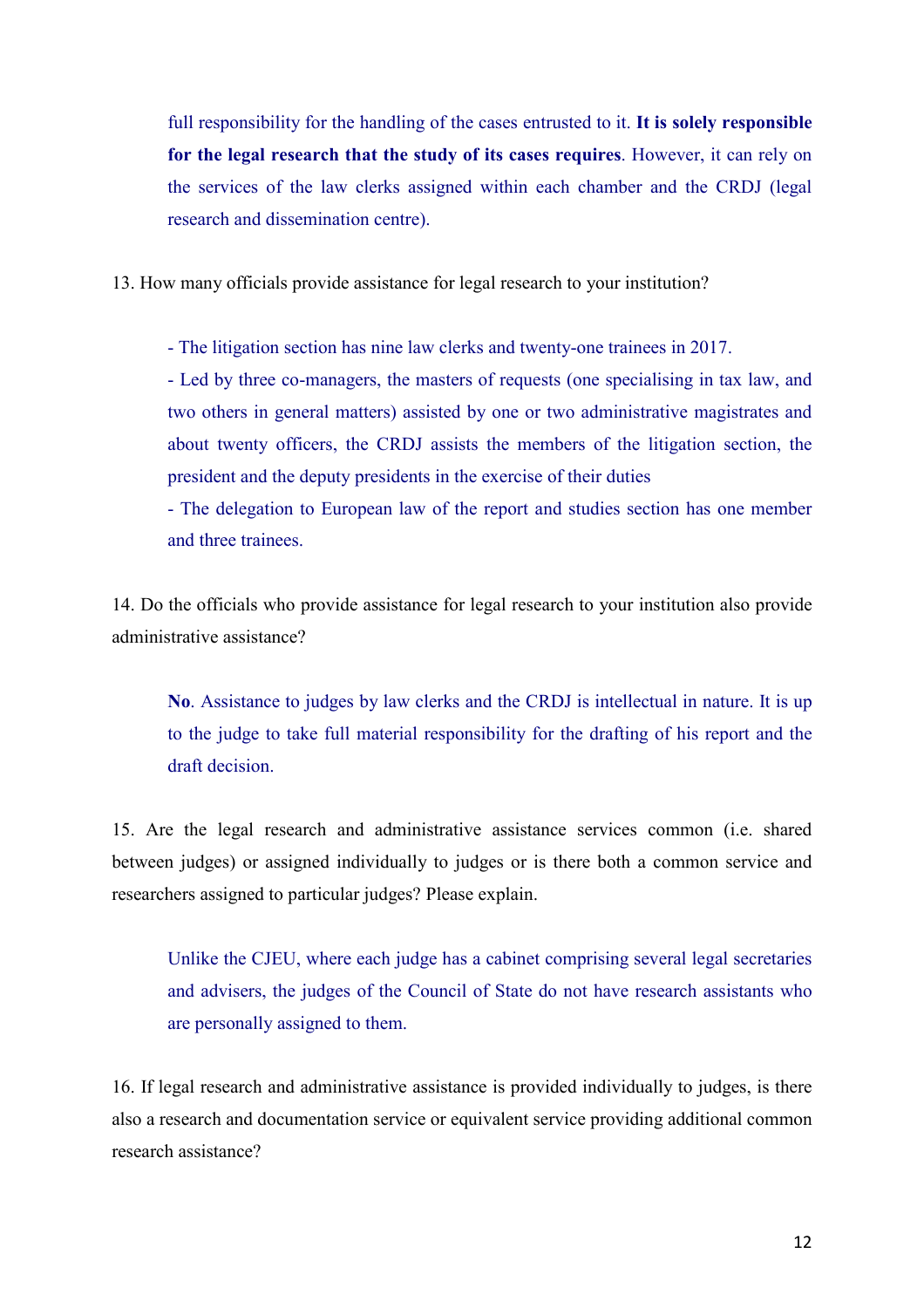#### Not applicable (see CRDJ, no. 12, 13 and 17)

17. To what extent do the assistants/legal secretaries help the judges in your institution, supposing that this be the case, especially in matters concerning:

(a) preparing documents prior to the hearings, such as a note meant to help the judge before the trial of a case;

(b) carrying out legal research to help the judge reach a decision in a case;

(c) discussions regarding certain aspects of a case with a judge, verbally or in writing;

(d) examination and evaluation of applicable legislation;

(e) analyses of comparative law;

(f) writing parts of judgements;

(g) proposal of suggestions of judgements or preliminary judgements for examination by the judge $(s)$ ;

(h) any other element that you consider relevant in this context.

The CRDJ assists the members of the litigation section, the section president and the three deputy presidents in carrying out their duties in many capacities.

**> Before judgment sessions**, the CRDJ can carry out research at the request of the members of the section. The legal research department is dedicated mainly to this task. Since September 2008, it has included a **comparative law cell** that is almost systematically sought before the sessions of higher judgment panels. The task of the CRDJ is also to develop and disseminate two documents: the **referral sheets** which are drawn up in order to inform the members of the Council of State of the question raised by a case referred to a superior judgment panel and the "**green sheet"** which includes these questions and **provides** useful **documentation** before the section or assembly session.

**> During judgment sessions**, the CRDJ co-managers attend the deliberations, making the CRDJ the living memory of the institution.

> **After deliberation,** the officials ensure the **filing** of decisions identified by the troika as setting a precedent on one or more points. This filing enables the annual compilation of the decisions of the Council of State (*Recueil Lebon*). They are also added to the case-law databases. The CRDJ officials also maintain **case law columns**,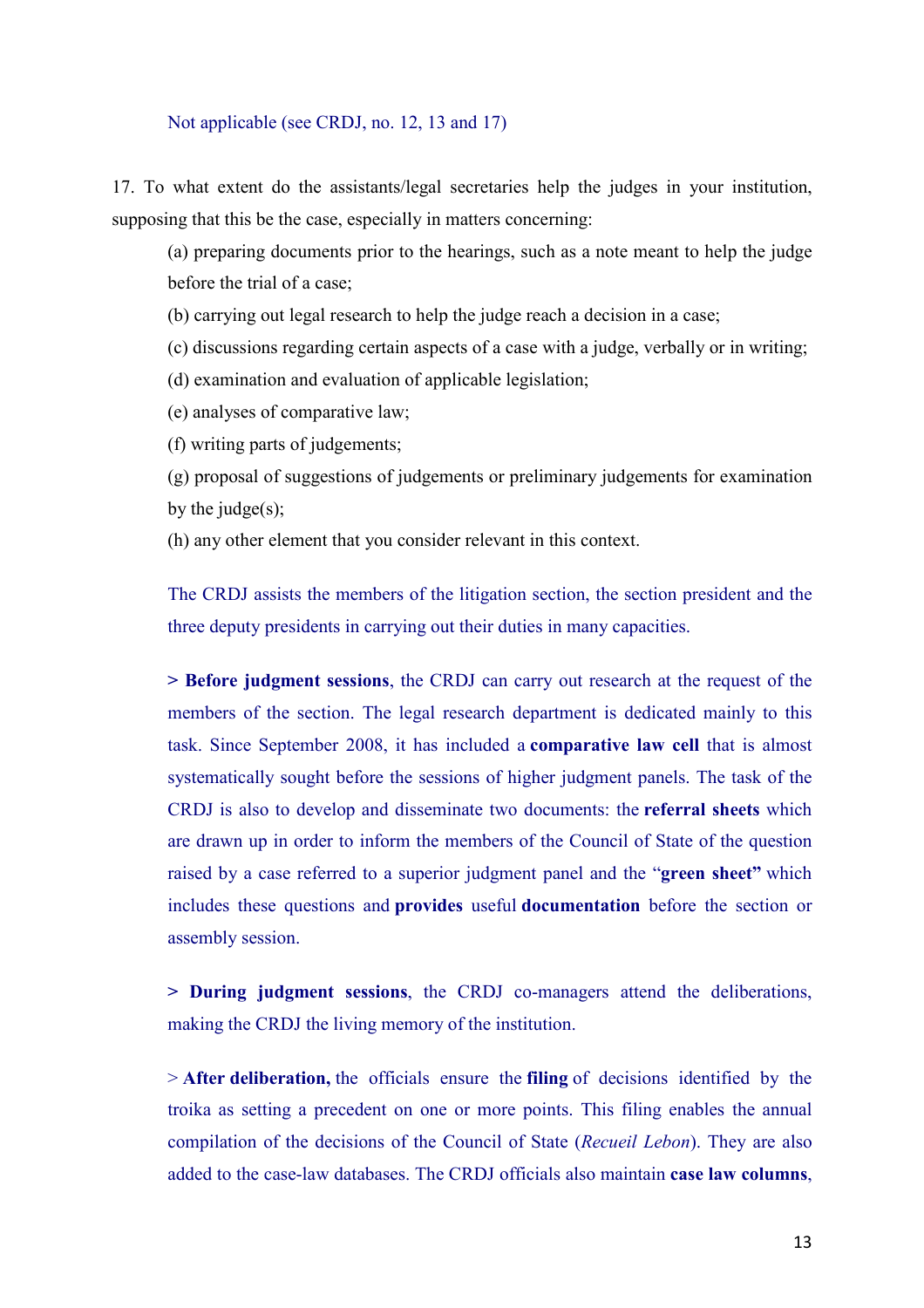one tax-related and the other general, in which they comment on important decisions by summarising the reasons for their adoption, specifying their interpretation and indicating the consequences to be expected. The CRDJ officials are also responsible for drafting **press releases** issued by the Council of State when a case is of interest to the media. The CRDJ's case law dissemination service also ensures that decisions and analyses on French (Ariane) and European (Jurifast, RJUE, etc.) databases are properly disseminated; it ensures the identification of decisions to be translated; it archives and disseminates the conclusions of the public rapporteurs. In addition, it is also at the CRDJ that, under the supervision of the persons in charge, the elements that the president of the section sends to the Department of Legal Affairs of the Ministry of Foreign Affairs for preparing comments of the French government before the **European Court of Human Rights** are prepared when the administrative court is involved.

#### **F. Hearings**

18. Is a hearing conducted in all cases?

The **publicity of the hearing** is one of the founding principles of administrative justice in France. Article L.6 CJA states that "The debates take place in open court". Nevertheless, there are some exceptions to the publicity of the hearing:

- Notwithstanding the provisions of article L.6 CJA, the president of the judgment panel may, exceptionally, decide that the hearing will continue in **camera** if the safeguarding of public order so requires, or refuse authorisation to attend the deliberations. The use of an in camera session is in practice extremely rare.
- A number of disputes are resolved **without a public hearing**. This is the case for part of the proceedings for interim measures and a number of cases that can be judged by orders of the president of the litigation section or a president of the chamber. This is the case of orders delivered pursuant to Article R. 122- 12 CJA (see below 19b.).

19. If a hearing is not conducted in majority of the cases: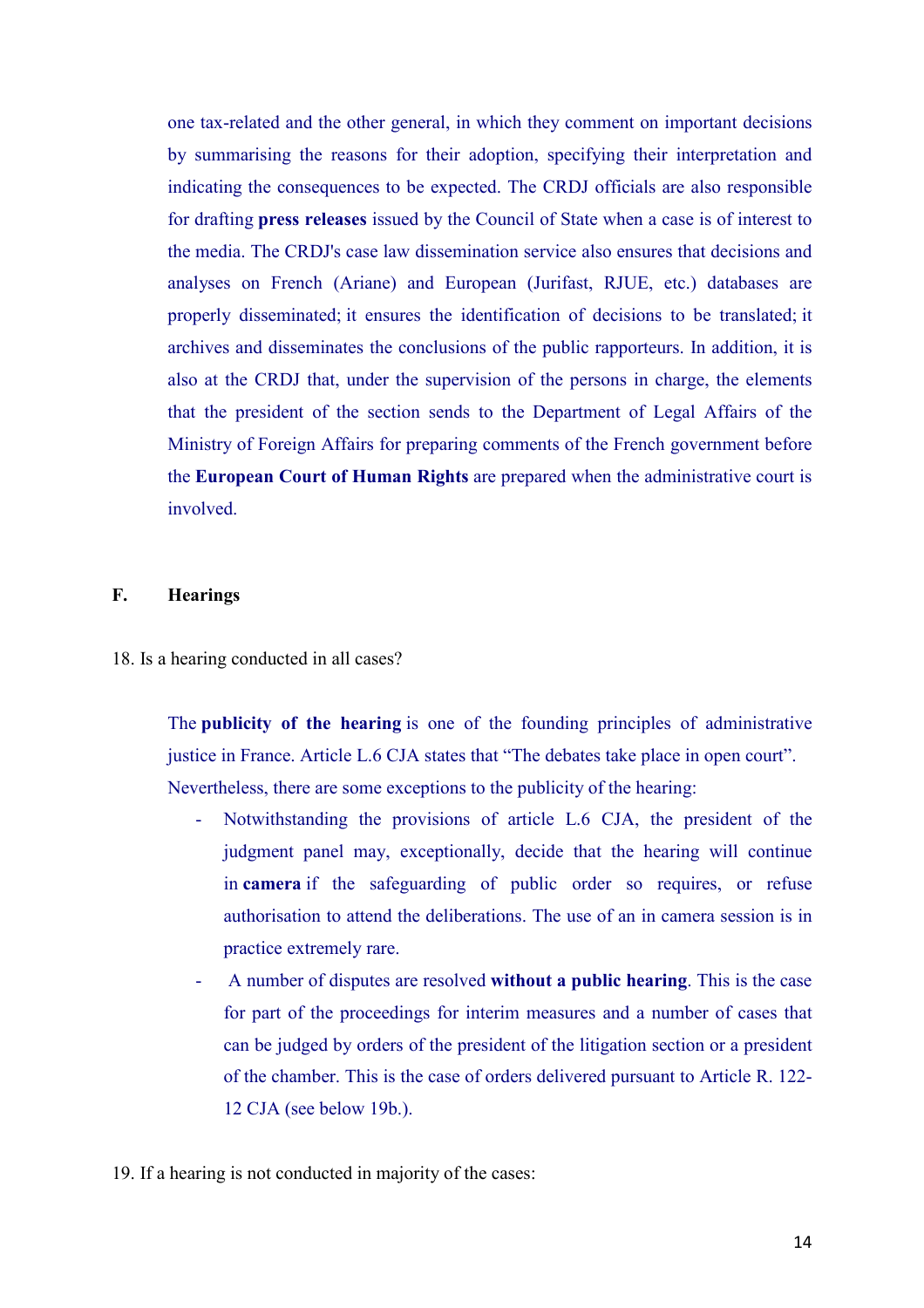(a) What is the percentage of cases usually involving a hearing?

The Council of State judges tens of thousands of applications each year. Half are judged after hearing, the other half without hearing.

(b) On what basis (official rules or informal decisions) is the decision made to conduct a hearing in a case?

Art. L. 122-1 CJA authorises the president of the litigation section, the deputy presidents of this section, the presidents of chambers, the president of the specialised panel and the other councillors of State whom the president of the litigation section appoints to this effect, to settle by order cases whose nature does not justify the intervention of a collective panel.

Article R. 122-12 CJA specifies the nature of cases that can be settled by order. As will be seen from this list, it is more a matter of good administration of justice than of actual judgments:

- to acknowledge the withdrawals;
- to reject applications that clearly do not fall within the jurisdiction of the administrative court;
- to ascertain that there is no need to adjudicate an application;
- to reject applications that are manifestly inadmissible, when the court is not obliged to invite the party in question to regularise them or then they have not been regularised at the end of the period prescribed by a request to that effect;
- to rule on applications that no longer require ruling on issues other than costs or legal expenses;
- to rule on application falling within a series;
- to reject, after the expiry of the time-limit for appeal or, when further submission has been announced, after the production of that submission, the applications containing only manifestly unfounded pleas of external legality, inadmissible pleas, ineffective pleas or pleas that are only accompanied by facts which are manifestly not likely to support them or which are manifestly not accompanied by particulars making it possible to assess their validity;
- to reject findings for a stay on execution of a judicial decision.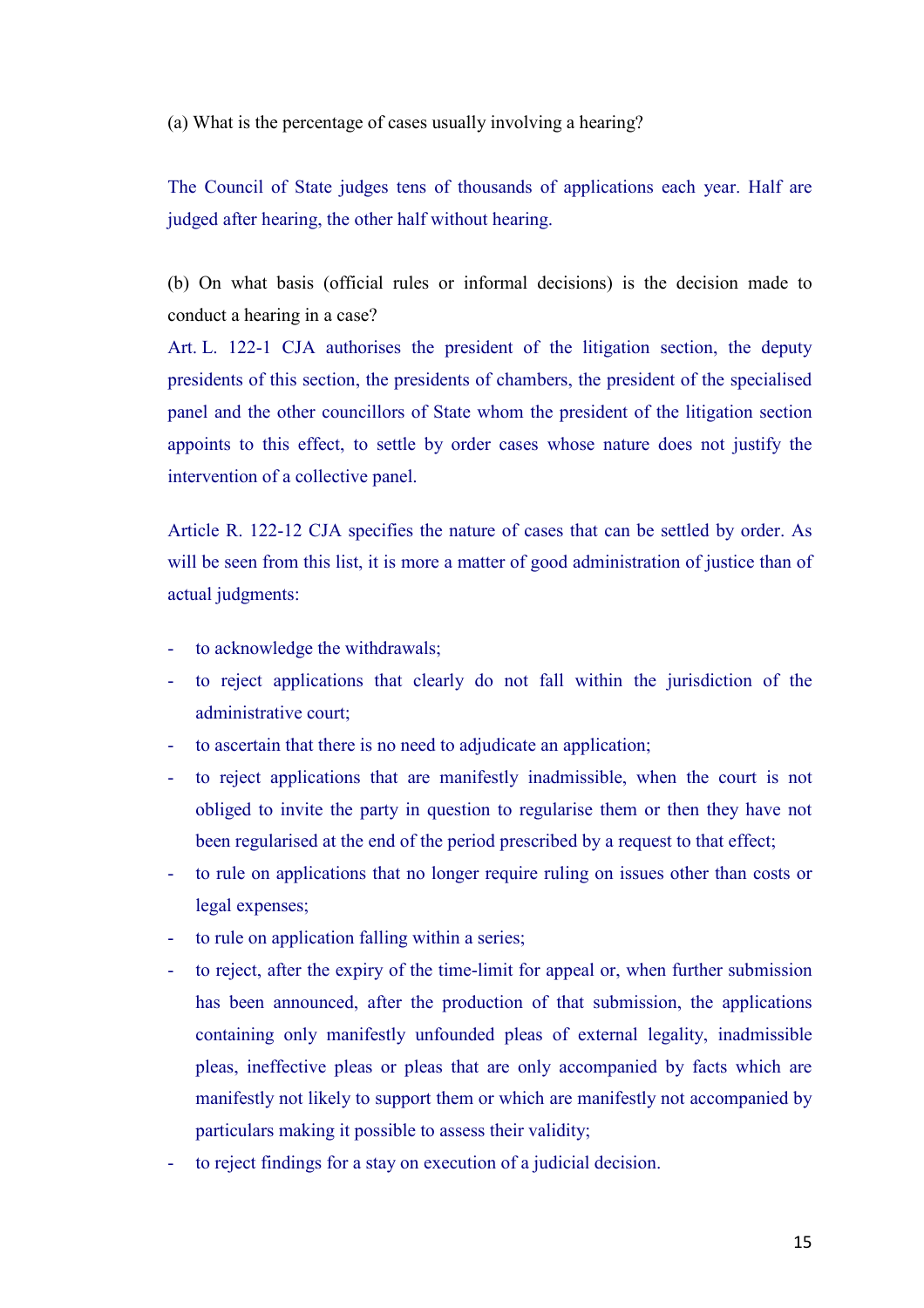Art. R. 122-12 CJA abolishes any public hearing including for cases on which the Council of State rules in the first and last instance. This could have been a difficulty in terms of the requirements of Art. 6§1 ECHR (see ECHR 29 October 1991, *Helmers v. Sweden*). But the European Court of Human Rights has admitted such a practice provided that these situations are "restricted" (ECHR, 19 February 1998, *Allan Jacobson v. Sweden*)

(c) Can the parties to a case request a hearing? If yes, what is the importance, or what are the consequences, of such a request?

The parties at the hearing may not require a public hearing. Nor can they complain of the absence of a public hearing (in the absence of express provisions in that regard, an administrative court is not required to sit in open court: CE, 4 Oct. 1967, *Wattebled*, rec. p. 351).

20. Do the judges deliberate before a hearing? If this is the case, do these deliberations occur in all cases or in certain cases?

Each chamber of the litigation section of the Council of State holds a weekly working meeting called "investigation session". Five or six of the most sensitive cases submitted for consideration by the chamber are discussed during this meeting. These cases will then generally be included in the register of a nine-judge (combined chambers) panel. Other cases for which the chamber is responsible are not subject to a collective discussion prior to the hearing. For these cases, the rapporteur's report is sent directly by the reviser to the public rapporteur for the enrolment of a judgment session.

21. Are time limits imposed on parties for making the concluding oral submissions in your institution?

Traditionally, lawyers could express themselves during the public hearing after presentation of the case by the rapporteur and before the submissions of the public rapporteur. The decree of 17 January 2009 also opened the possibility for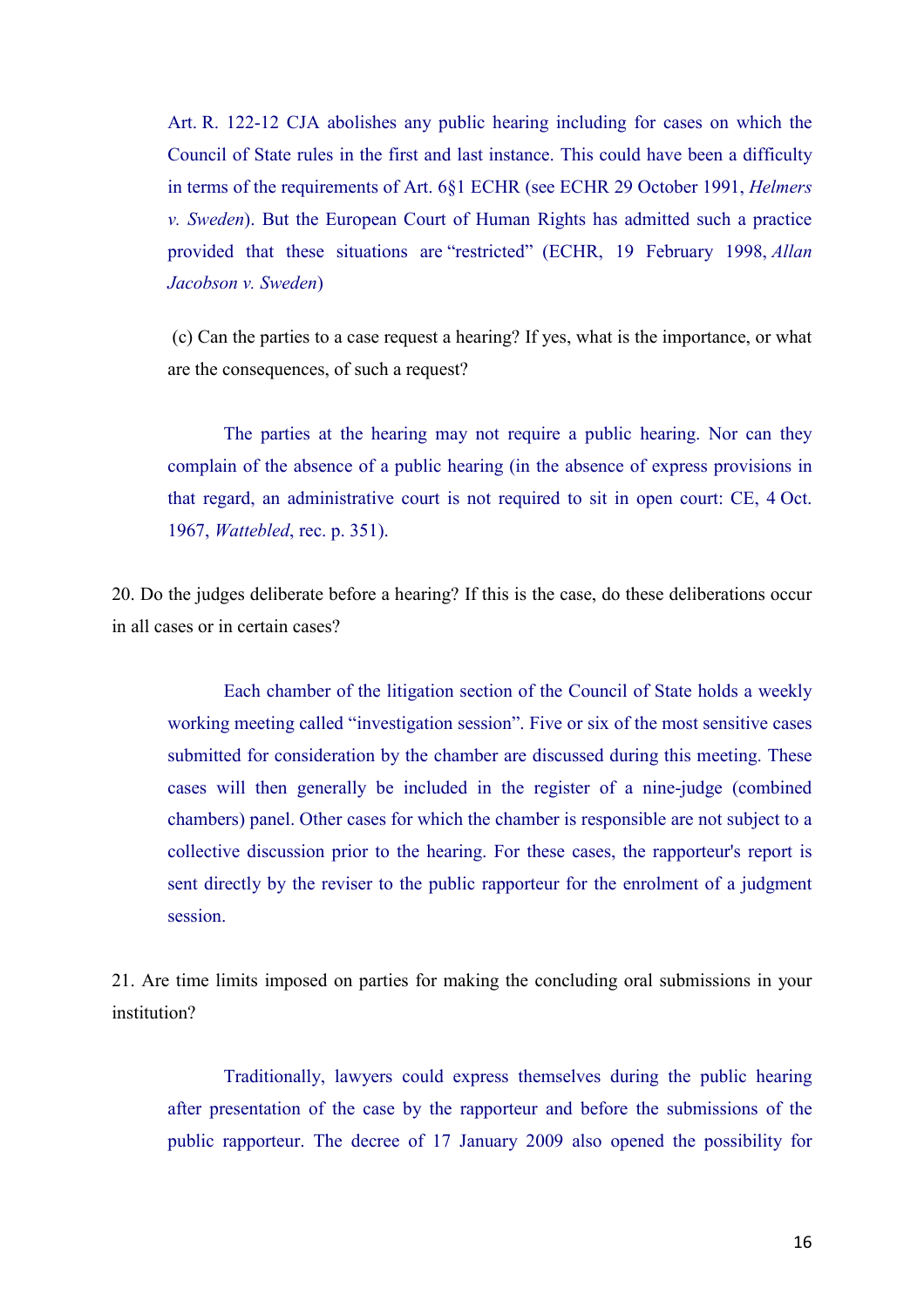lawyers to make **oral submissions** not only **before the submissions were made**, as was already the case before, but also **after** it.

Only the lawyers of the Councils can speak before the Council of State ruling on litigation matters. "The right to plead cannot be granted to the parties" (E. Laferrière, *Treaty on administrative jurisdiction and litigation*, p. 286).

Since the 2009 reform, lawyers have tended to prefer to speak after the public rapporteur, even though, especially for the most important cases, they have not totally abandoned the intervention before the submissions. The practice has in any case clearly shown the benefit of the formula, which makes the hearing more alive for the parties and enlightening for the judgment panel. As a general rule, there are few oral observations in chambers sitting alone or in combined chambers. On the other hand, they are more frequent in section or assembly sessions. Once the conclusions on a case are pronounced and it is time for the lawyers to speak, the president of the judgment panel calls for the next case and it is no longer possible to speak on the case.

22. Are the parties authorised to address the Court during an uninterrupted period? If so, for how much time?

The Council lawyers are **not limited** in the length of their argument. But tradition and propriety require it to be **brief**. It is customary for lawyers not to be interrupted while speaking. Exceptionally, if they want to be enlightened on a point of fact that has remained obscure, the members of the judgment panel can question the lawyers at the end of their argument.

23. Are the arguments carried out in the course of a hearing limited to the questions mentioned in the depositions or the written statements of the parties or can they involve arguments on broader legal themes between the advocates/one party and the court?

As the proceedings before the Council of State are essentially written, the parties cannot raise oral arguments at the hearing. Their argument is only intended to develop or underline the arguments already mentioned in their statements of case.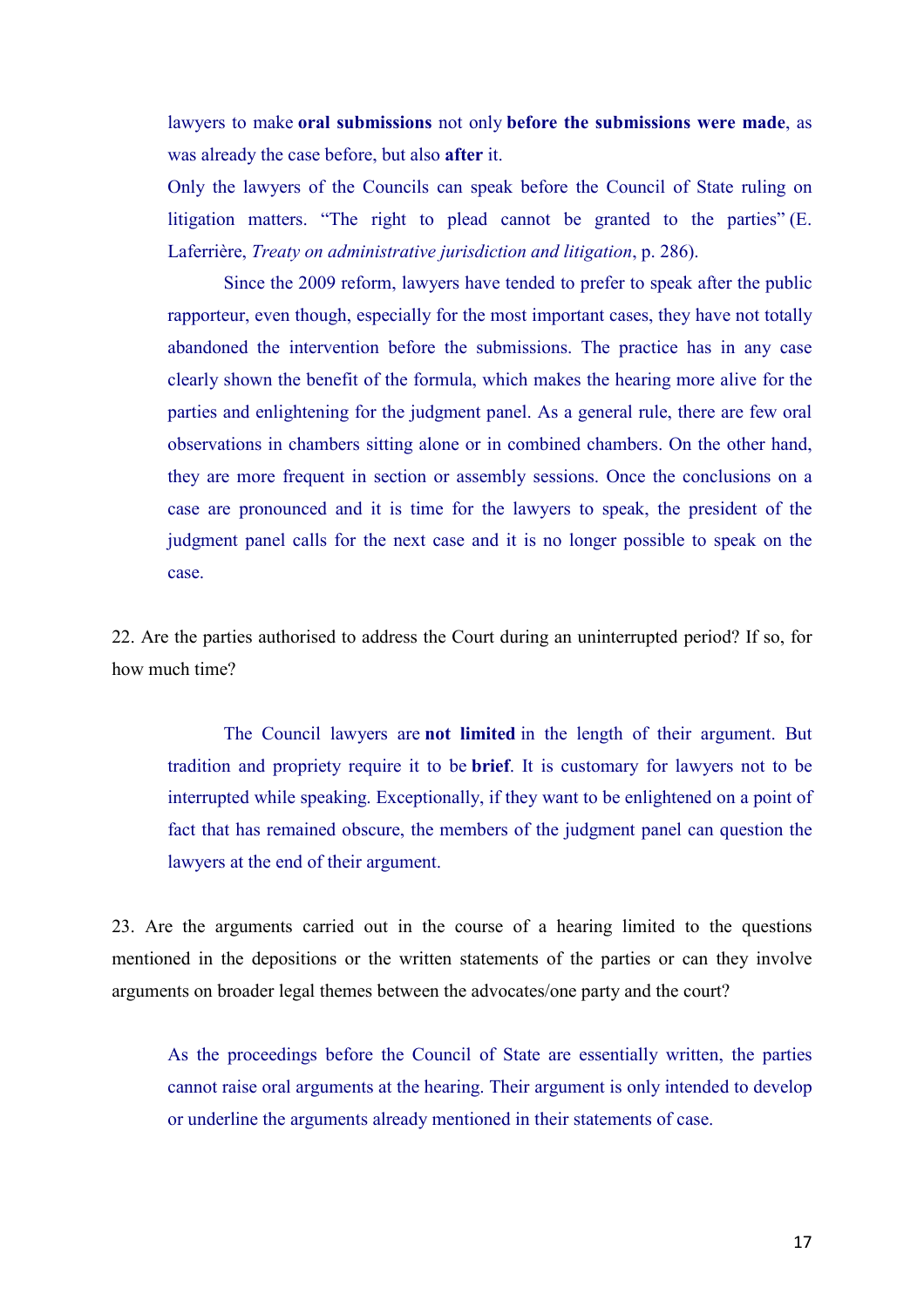#### 24. Are parties authorised to submit other written briefs after a hearing?

Since a decree of 1 August 2006, which translated into positive law an old and consistent practice, the Code of Administrative Justice provides in Article R. 731-3 that at the end of the hearing, any party to the proceedings may address a **memorandum for deliberation** to the president of the judgment panel. The parties may thus supplement their oral observations after the submissions of the public rapporteur. This is not a continuation of the investigation, which is closed. These are written observations intended to inform the judgment panel and to clarify a particular point following the submissions which give the judges a complete and public analysis of the case. "The memorandum for deliberation must be taken into consideration only if it refers to a new circumstance of law (or of public order), or of a factual circumstance, to which the party invoking it could not refer before the closing of the investigation" (comments of D. Chabanol under R. 731-3, CJA  $8<sup>th</sup>$  ed., p. 884). When such a memorandum has been presented, the deliberation on the case begins with its reading by the rapporteur before the judgment panel before the draft is read. The stamps mention the production of a memorandum for deliberation.

25. Can a judge be excluded from a proceeding by reason of a legal opinion expressed in the course of a hearing and giving rise to the perception of bias?

Any magistrate is obliged to refrain from participating in the judgment of a case where such participation fails to meet the requirement of impartiality (for an explicit reference to this obligation of abstention: CE, sect., 2 March 1956, *Berson and Mouillard*, Rec. p. 104). This self-discipline is a legal and ethical requirement for the administrative judge if he considers that parties or a third party may reasonably doubt his impartiality. The administrative court has recently implemented a "charter of ethics of the members of the administrative court", which reiterates in particular the conduct of any administrative magistrate in the matter, and a "collection of ethics of the administrative court" in charge of enforcing it.

**Abstention** has long existed without any text. According to President Odent: "This is what has been called for centuries the withdrawal of the judge" (*Administrative litigation: Les Cours de droit*, 1981, p. 916). It was expressly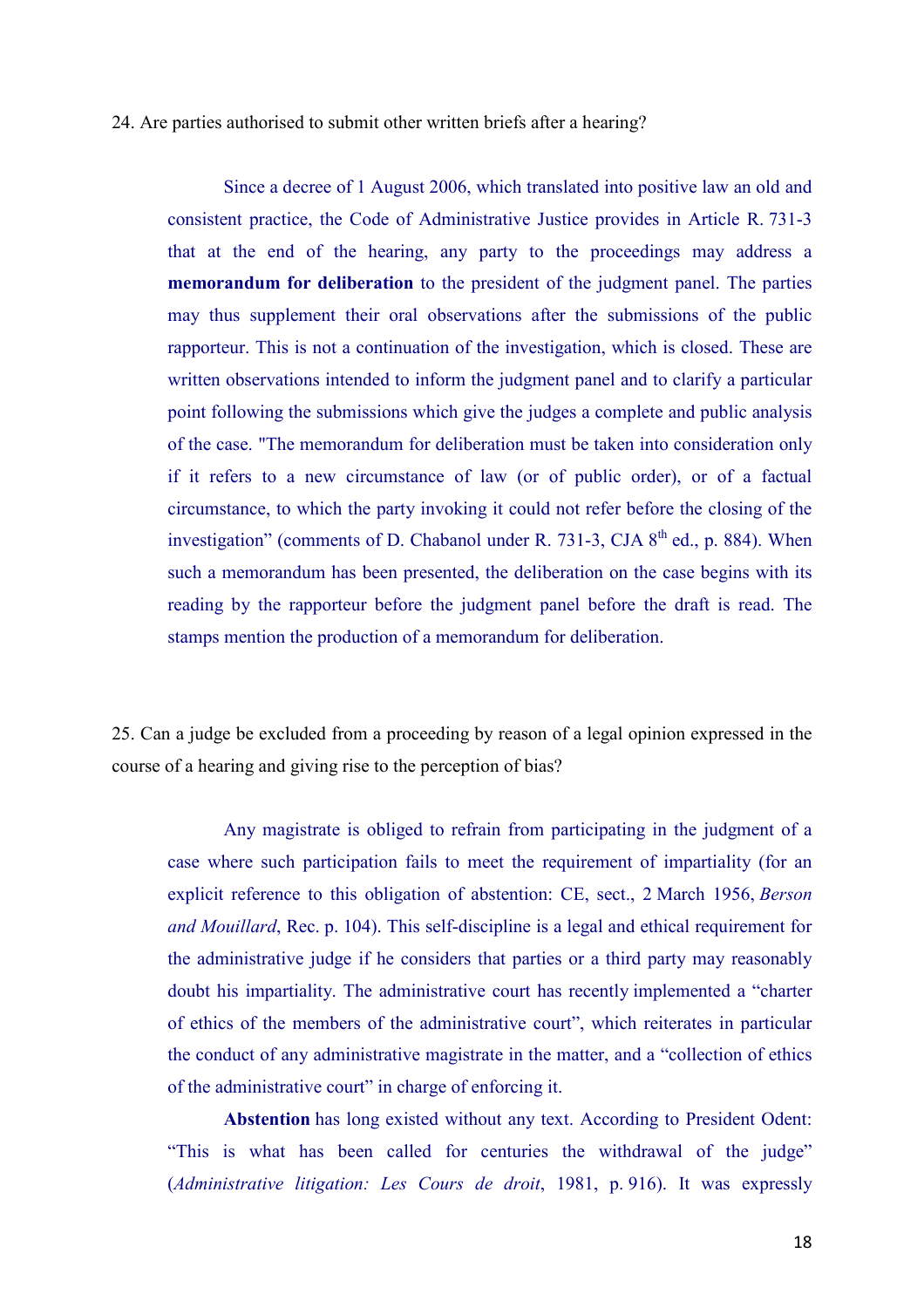mentioned in the Code of Administrative Tribunals only from 1976 onwards. Article R. 721-1 CJA now integrates the abstention obligation in these terms: "The member of the court who presupposes in his person a cause for disqualification or considers he should abstain shall be replaced by another member designated by the president of the court to which he belongs or, in the Council of State, the president of the litigation section". The causes of abstention are inferred from the grounds for disqualification and, more generally, from all the cases in which the jurisdictional decision is tainted by irregularity because of the ignorance of the principle of impartiality, general rules of procedure or texts having procedural implications (such as Article 6 of the ECHR). As the charter recalls, these "**withdrawals**" can have private motives, or be linked to previous, or even future, activities. The member who wishes to exercise this option does not have to justify himself (CE notice section, 12 May 2004, *Commune of Rogerville*, rec p.223). At the start of the public session, the president informs the public that one or more members of the panel are abstaining (or "withdrawing") on any of the scheduled cases. At the time of the appeal of the case, the member(s) concerned leave the courtroom or settle on the benches of the public. During the deliberation, the party(ies) concerned leave the room where the deliberation is held at the time of the examination of the case in question. Finally, it may be mentioned that, in principle, when a member of the Council of State has sat in a case, he abstains from commenting on the decision delivered under conditions that might undermine the secrecy of the deliberations.

Besides this, there is a possibility of **disqualification** of the judge (rare in fact). Article L. 721-1 CJA, on the grounds of disqualification, provides that "the disqualification of a member of the court is pronounced, at the request of a party, if there is a serious reason to question his impartiality". Any cause for partiality affecting a magistrate who is called upon to take part in the judgment may regularly result in a request for disqualification, whether it is subjective or objective, personal or functional impartiality. In fact, in recent times, the Council of State has not made any such distinction, but examined the merits of the applications for disqualification on the basis of "functional partiality" addressed to it (for example, EC , sect., 26 Nov 2010, *Sté Paris Tennis*) [5](#page-19-0) .

#### **G. Written submissions of the parties**

<span id="page-19-0"></span><sup>5</sup> See fasc. 70-11, JCl "Administrative Justice", LexisNexis.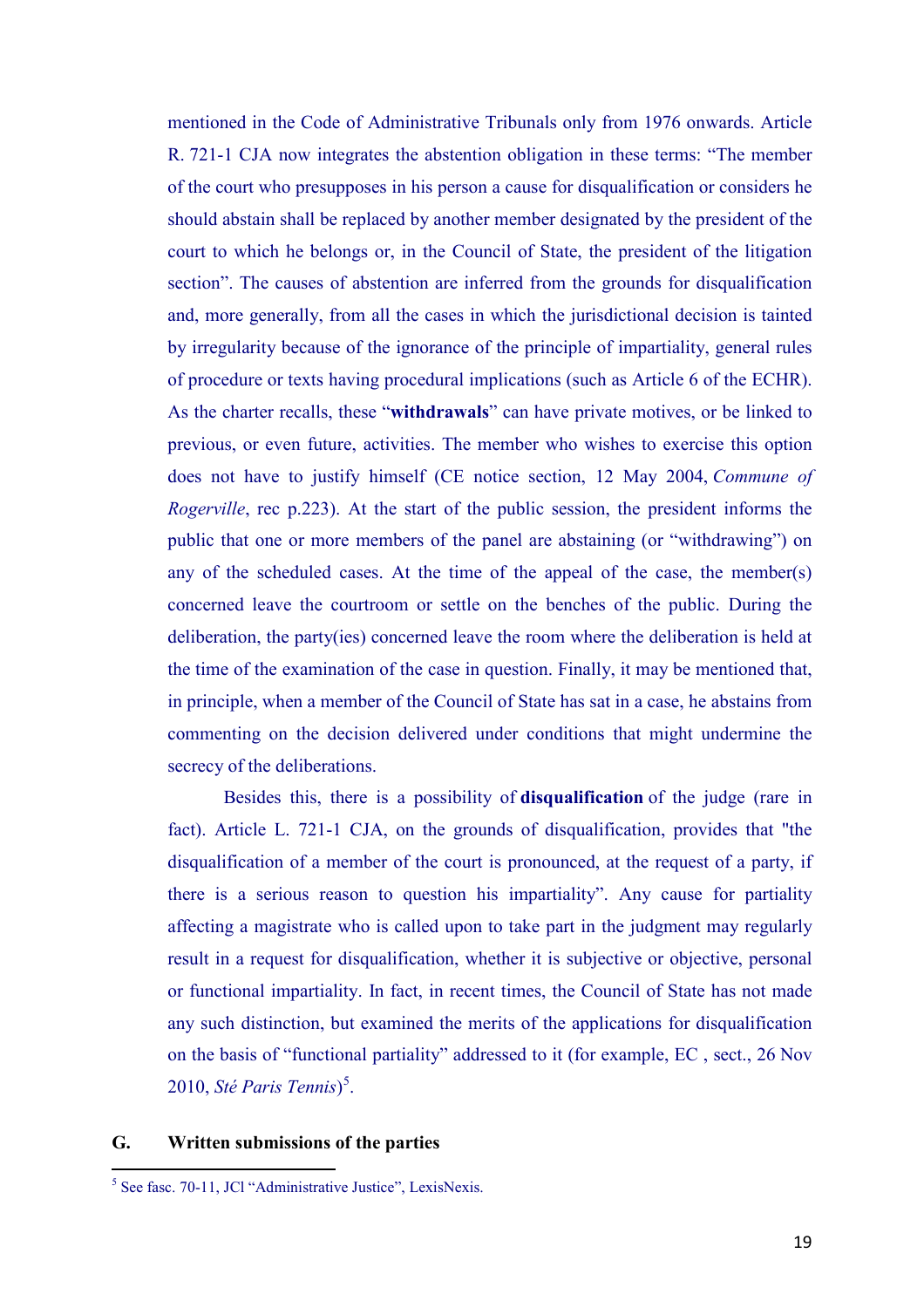26. What is the usual length and the level of detail of the written briefs of parties submitted to your institution? Please indicate the approximate number of pages (line spacing 1.5) of a "standard" written statement of the case.

| $0 - 5$ pages  |    |
|----------------|----|
| $5-10$ pages.  | V) |
| 10-20 pages.   | ΙI |
| $20-30$ pages. | П  |
| 30-40 pages.   | П  |
| $40-50$ pages. | П  |
| $50 + pages$   |    |

In French administrative litigation proceedings, there are two submissions filed by the applicant.

Produced within two months following the initiation of the appeal periods, the **introductory pleading,** which is brief, merely lists the means that a **supplementary pleasing,** produced within the next four months, will make explicit. The first will usually be **less than ten pages long**. The second, on the other hand, depending on the difficulty of the case, will be **twenty to forty pages** long or even more in particularly complex cases.

27. Is there a maximum length for the written statements submitted by the parties in a case? If yes, please explain.

**No.** 

#### **H. Examination of the case**

28. Can your institution raise points of law on its own initiative (i.e. ex officio) or is it restricted to the matters raised by the parties to the case?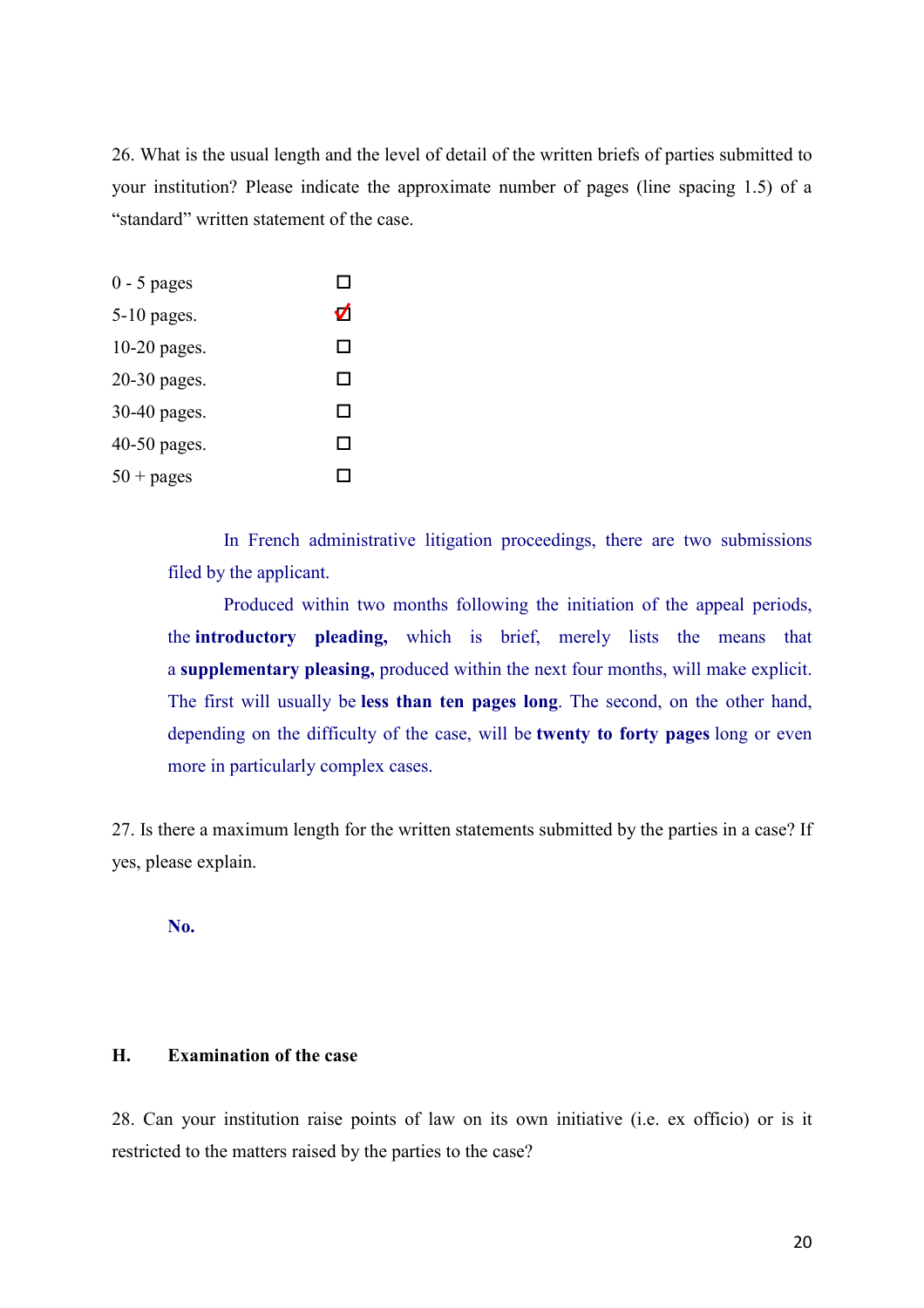**Yes**. When the decision appears likely to be based on an **ex officio plea**, the investigating chamber shall inform the parties before the judgment session and set the time frame within which they may, without hindering the possible closure of the investigation, submit their observations on the plea communicated" ( R. 611-7 CJA). The obligation to communicate an ex officio plea on which the judge intends to rely was introduced in the contentious administrative procedure by the decree of 22 January 1992.

29. In what way are arguments, deliberations and decision-making structured in your institution?

Decision making is the subject of a complex set of written and unwritten rules. Thus, Art. R. 122-10 CJA sets the rules governing the deliberations in a chamber (see below no. 31).

However, the deliberations are relatively informal. Anyone is free to speak. It is not done in a particular order and does not depend on seniority. After the judgerapporteur reads his draft, each person may - or may not - speak with the authorisation of the session president, either to approve the project, or on the contrary to question it. The discussion often results in a consensus. In some cases, a show of hands is necessary to clear a majority.

30. Does your institution deliberate in different languages? If so, please explain. For example, does your institution have multiple official languages?

The deliberations in the Council of State are made exclusively in French. The decisions of the Council of State are delivered in French. The Council of State can hear applications only in French (EC section, 22 November 1985, *Quillevere*, concl. D. Latournerie).

31. Are there rules, procedure or conventions which govern the conduct of arguments and votes?

If yes, please explain the rules applicable, etc.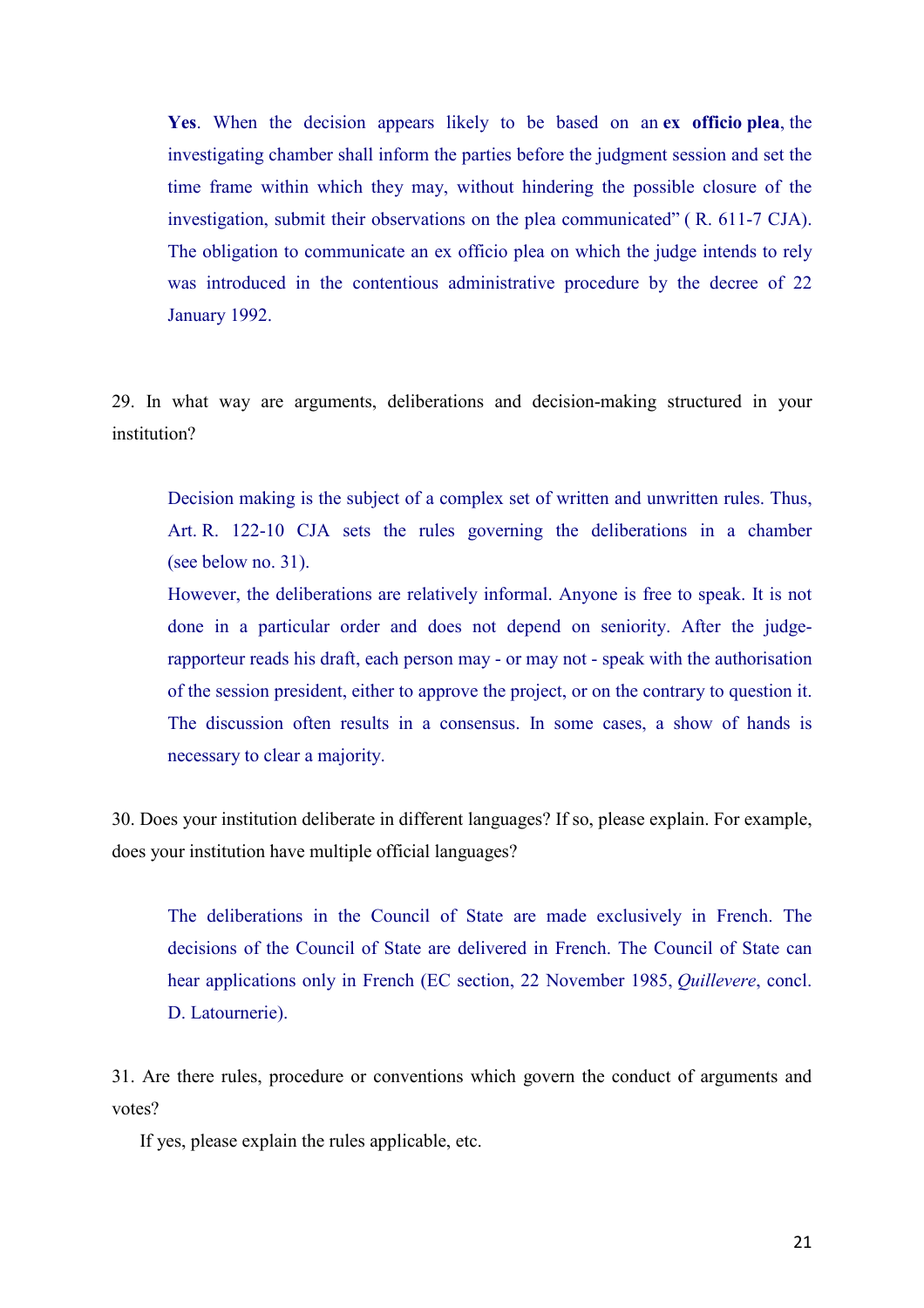#### Discussions before the judgment session

The case studied is sent by the secretariat of the chamber to the president who either passes it on to one of his assessors or makes the revision himself. The reviser's task is to resume the examination of the case on the basis of the work done by the rapporteur and to form an opinion that may either confirm the rapporteur's opinion or lead to conclusions that are partially or totally different. The reviser's examination is reflected, where appropriate, in proposals for purely formal amendments to the rapporteur's draft or in a different proposal which may express a contrary or a differently established solution. The reviser complements the rapporteur's documentation if necessary.

The case can then take two different paths. When it does not appear to pose any particular difficulty, for example because it falls within the framework of well-established case-law, it is sent directly by the reviser to the public rapporteur for the enrolment of a judgment session. On the other hand, when the case is submitted to the reviser and deserves a thorough discussion, it is subject to examination in the working session. For each case, the rapporteur presents the case. The floor is then given to the reviser. The chamber then deliberates. In the working session, the chamber can deliberate in even numbers. The president, assessors and rapporteurs have a deliberative status in all cases (art. R. 122-10 CJA). In case of equal division, the president has the casting vote. The draft thus adopted becomes the draft of the chamber which will be the one presented at the judgment session. The public rapporteur attends the investigation session. He takes notes, can ask for clarification, and can be asked for his opinion. He thus has a basic idea about the case and especially about its difficulty and the most important questions it raises. At the end of the training session, the draft adopted by the chamber, possibly finalised by the rapporteur, is signed by the reviser to whom it has been assigned and sent, through the chamber secretariat, with the entire case, to the public rapporteur.

#### Discussion after the judgment session: the deliberations

The deliberations immediately follow the public session. It is never put off to another day. It is, according to the French jurisdictional tradition, covered by absolute secrecy as to the vote of each judge as well as the opinions expressed.

The cases are included in the order of the register and their review begins with the reading of the chamber's draft. However, it is different when a note under deliberation has been presented (see above no. 24). The public rapporteur attends the deliberations but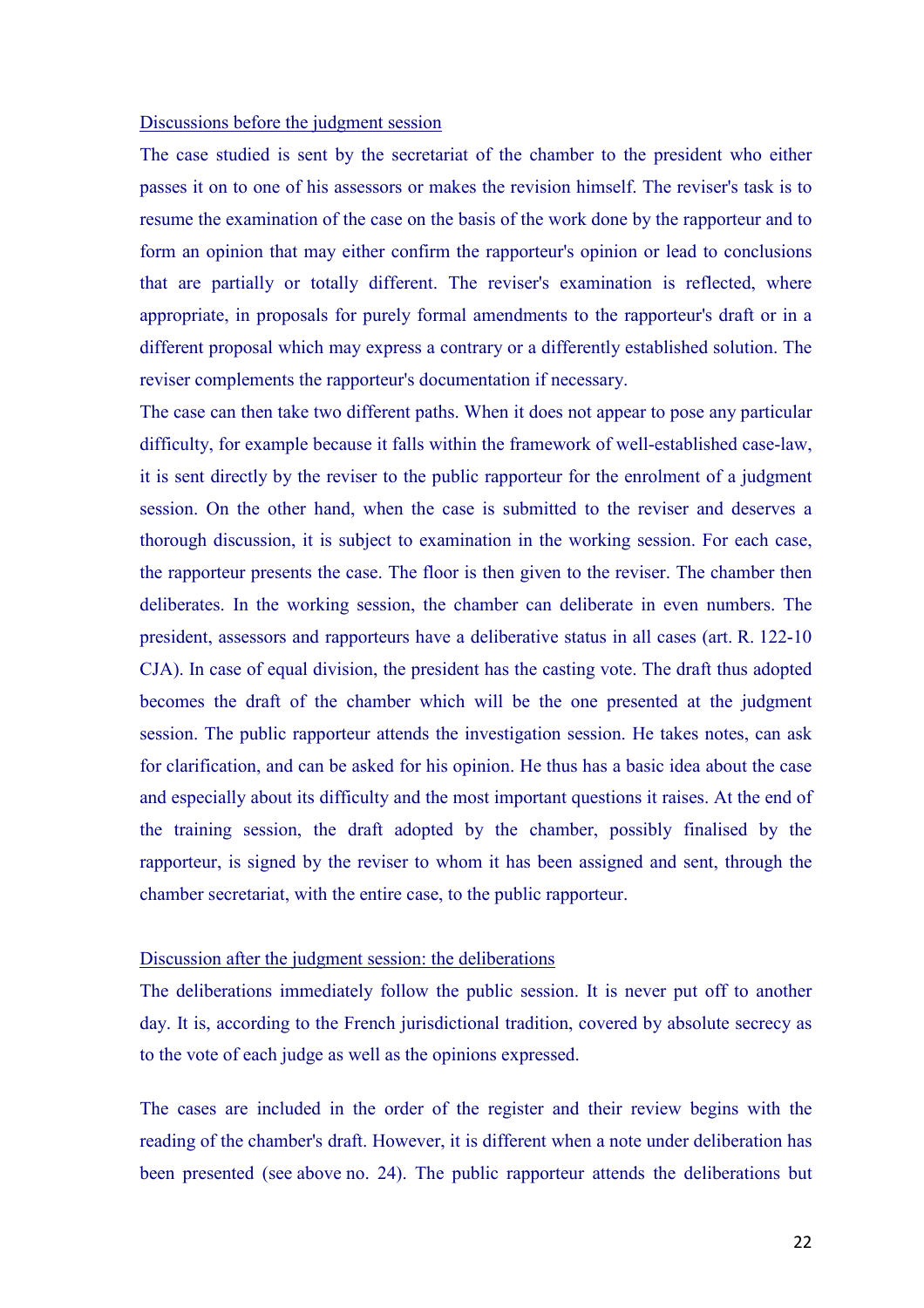does not participate, even in an advisory capacity. It should be noted that, from this point, the procedure diverges, between the Council of State on the one hand, and the tribunals and courts on the other, for which the Code of Administrative Justice provides that the public rapporteur does not attend deliberations. Before the Council of State, however, the parties have the right to request that the public rapporteur not attend the deliberations. The deliberations of the combined chambers or higher panels are also attended by one of the members of the legal research and dissemination centre (CRDJ), which is responsible for taking deliberative notes and preparing the filing of the judgments in the 'Lebon recueil' (see above no. 17). The members of the Council can also traditionally attend the deliberations of all the judgment panels and this option is more particularly and widely used for the deliberations of the section or assembly where it is tradition that the most recent members attend under their panel. This attendance is of obvious interest from an educational point of view; it contributes to the entry into the profession. It is no less important for its contribution to the unity of the body. In addition to the members of the court and their colleagues, judges, trainee lawyers, university professors and lecturers who are included as trainees by the university or admitted, on an exceptional basis, to follow its activities, whether they are French or foreigners, can also be authorised to attend the deliberations. It is the president of the judgment panel who issues the authorisation (Art. R. 731-4 CJA).

32. How are preferences for particular issue communicated between judges?

Before the hearing, the rapporteur prepares a draft decision, which he sends to a reviser, who can accept or reject it. This draft decision gives a preference for an outcome.

33. When a hearing is held, to what extent does the hearing (as opposed to the written briefs) influence the arguments, deliberations and the making of the decision by the Court?

The decision-making in the Council of State is collective - with the exception of the summary judgments which are the responsibility of a single judge. The hearing thus plays a vital role. The members of the judgement panel, if they deliberate on the basis of a draft that has been previously provided to them, may depart from it, either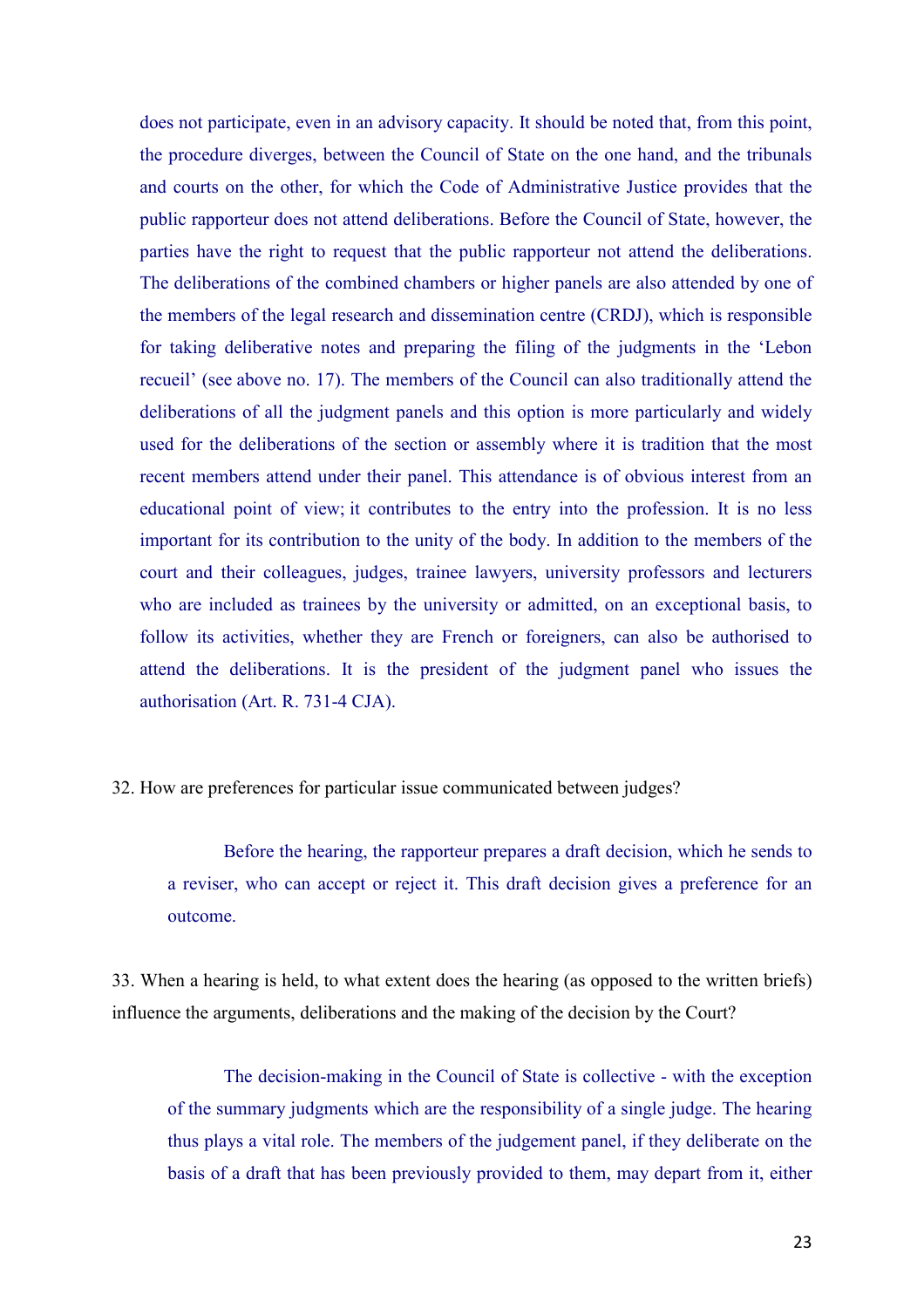under the influence of the public rapporteur's (contrary) conclusions, or the interventions of the lawyers, or the deliberation itself.

34. Are there other procedural rules or conventions which, according to you, have a significant impact on how cases are examined?

No.

## **I. The decision of the institution**

35. Is the judgement delivered in the name of the institution or does each individual judge assigned to the case in question have the option of giving a separate judgement?

The pronouncement of the decision is made on behalf of the institution and the judgment panel. Covered by the secrecy of the deliberation, the state of the discussions and the direction of the vote of each judge are not public. There is no dissenting opinion. If a vote was necessary to decide the meaning of the decision, its outcome and the identity of the majority and minority judges are not revealed.

36. If the judgement is delivered in the name of the institution, does a judge author it for the institution? If this is not the case, please explain how the judgement of the Court is authored for your institution. Do official rules or informal practices apply to the matter?

After the deliberation, it is up to the rapporteur to correct or redo the draft he had prepared before the judgment session and on the basis of which the members of the said panel had deliberated. The draft thus amended is sent to the president of the judgment panel who verifies it, ensures its finalisation and signs it. It is then formatted by the secretariat, signed by the president of the judgment panel, the rapporteur and the session secretary. The decisions are "read" (i.e. made public *via* the distribution of their written text) on average within two weeks after the judgment session.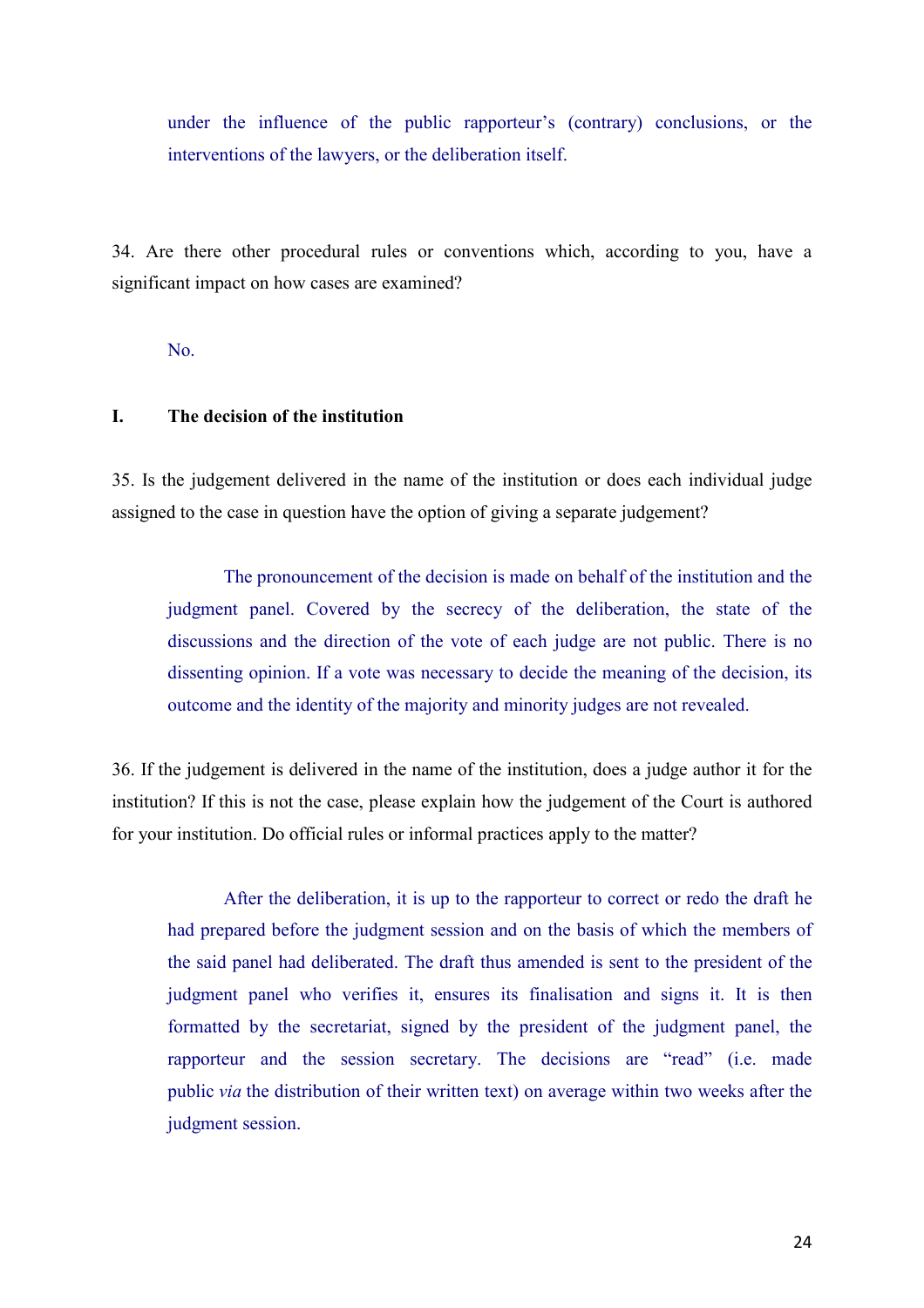37. In what way is the judgment/reasoning of the Court recorded?

We have a slight problem with the word "recorded".

There's no sound "recording" of the pronouncement of the decision. One of the members of the legal research and dissemination centre is present at the deliberations and is responsible for taking notes to prepare the filing of the judgments in the 'Lebon recueil'.

38. Does your highest institution make the distinction between the Judgement (i.e. the grounds) and the Order (i.e. the operative part of the judgment of the court)?

Yes. A decision of the Council of State has three parts:

- the signatures
- the grounds
- the operative part

39. Are there other distinctions of this type in the judgments given by your institution?

No.

## **J. Time periods for the decision-making process**

40. How much time on an average elapses between the examination of a case by your institution and the delivery of a judgement? Please indicate the approximate time period between the cognisance of a case in the Supreme Administrative Court (rather than the date on which a case is submitted for the first time to a judge for examination) and the definitive resolution of the case by, for example, the delivery of a final judgment.

The average processing time of a case before the Council of State is five months and twenty-four days in 2017. But, excluding emergency orders and proceedings, the average time for judgment of "ordinary" cases, from their recording in the registry to the notification of the decision, is one year and one day in 2017.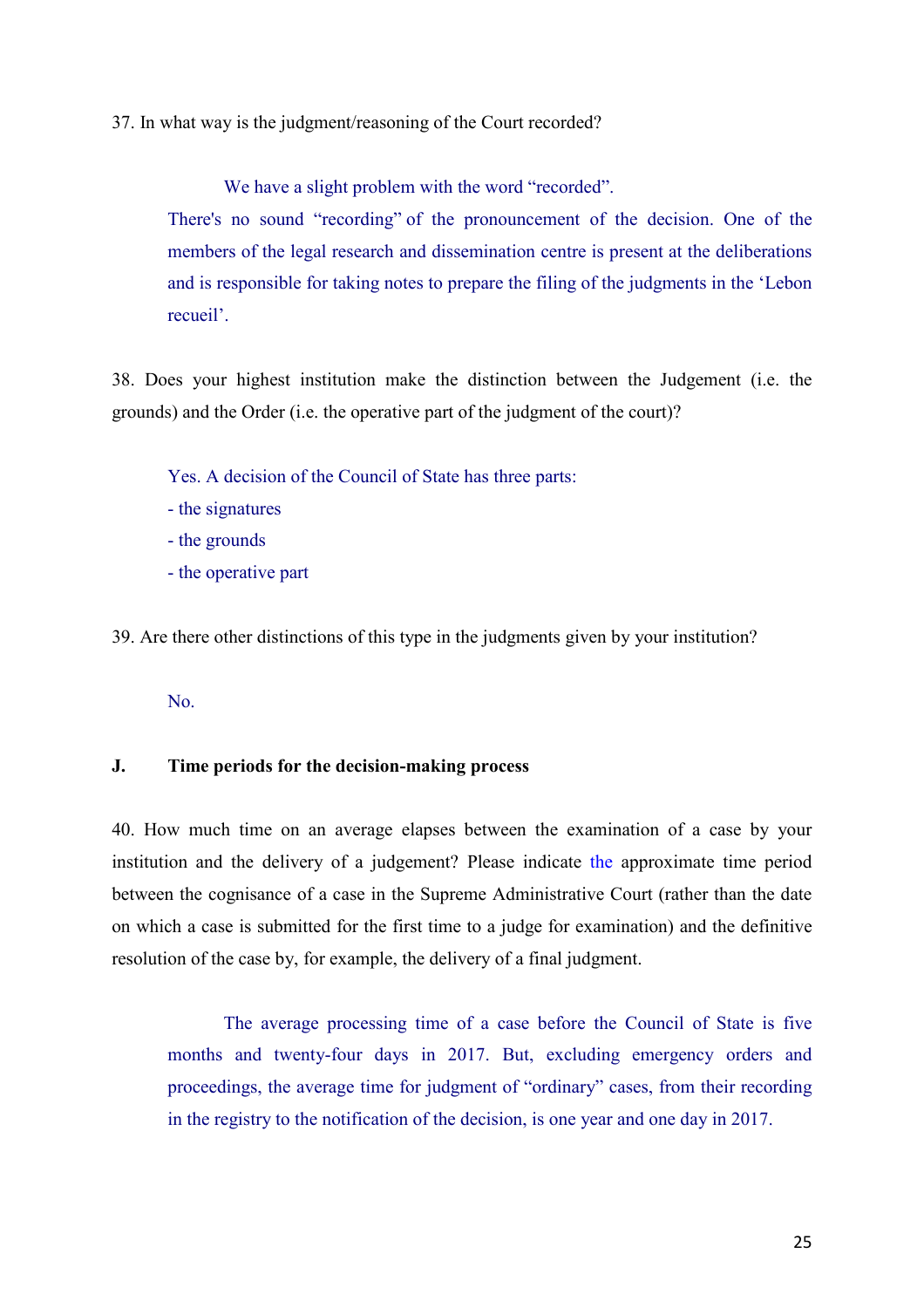41. Is there a specific mandatory time period which must be complied with for rendering the decision in all cases? If yes, please explain.

There is no general time requirement.

42. Are there mandatory time limits for certain categories of cases? If yes, please indicate the categories of cases and the time limits in question.

On the other hand, there are imperative deadlines for certain specific disputes: emergency proceedings, electoral litigation (two months), preliminary ruling on constitutionality (two months).

43. If no time limit is imposed for deciding cases, is there a time period considered appropriate for the decision-making process? If yes, please explain.

The Council of State tries to judge the "ordinary" applications referred to it within a maximum of two years. It succeeds in 95.1% of cases (2017).

44. If time limits are imposed on your institution for the decision-making process, is it on occasion difficult for the Court to comply with these time limits? If yes, what are the main reasons that explain these difficulties?

45. If no time limit is imposed for deciding cases, but a certain duration, by reason of conventions or practices, is considered appropriate for the decision-making process, is it difficult for the Court sometimes to comply with this time limit? If yes, what are the main reasons that explain these difficulties?

Questions 44 and 45 call for a joint answer. Long criticised for the excessive length of their proceedings, the Council of State and the French administrative court, thanks to the increase in the pleas reserved for them and the increase in their productivity, have significantly reduced their time for judgment. But they are not the only ones responsible for the length of the duration taken for the judgment. The delay on the part of the parties is often the cause.